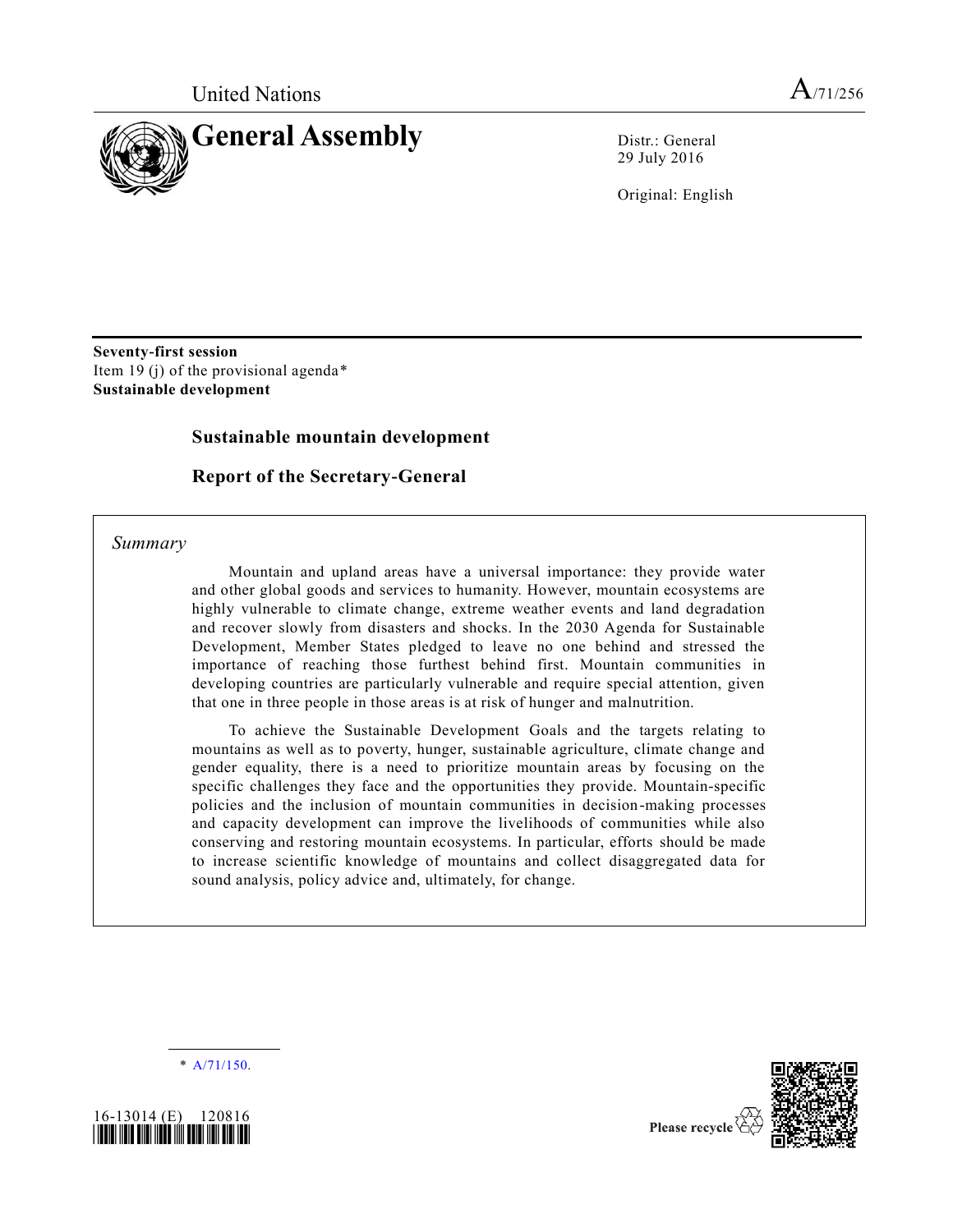# **Introduction**

1. In 1998, the General Assembly, in its resolution 53/24, proclaimed 2002 the International Year of Mountains and encouraged Governments, the United Nations system and all other actors to take advantage of the year to increase awareness of the importance of sustainable mountain development. In 2003, the Food and Agriculture Organization of the United Nations (FAO) prepared a report on the achievements of the year, which was transmitted to the Assembly by the Secretary - General [\(A/58/134\)](http://undocs.org/A/58/134).

2. The activities of the International Year of Mountains supported the establishment of 78 national committees for country-level action and strengthened partnerships with stakeholders in mountain issues, culminating in the launch of the International Partnership for Sustainable Development in Mountain Regions (Mountain Partnership) at the World Summit on Sustainable Development, held in 2002.

3. The International Year of Mountains led to the adoption by the General Assembly of resolution 57/245, in which 11 December was designated as International Mountain Day, as of 2003, and the international community was encouraged to organize events at all levels on that day to highlight the importance of sustainable mountain development.

4. The present report is submitted in accordance with General Assembly resolution 68/217, in which the Assembly requested the Secretary-General to submit a report at its seventy-first session on the status of implementation of sustainable development in mountain regions. The report was prepared by FAO and the Mountain Partnership secretariat in collaboration with Governments, relevant agencies of the United Nations system and other organizations.

# **Background and challenges**

5. Covering about 22 per cent of the world's land surface, mountains are home to about 13 per cent of the world's population and provide globally essential goods and services such as fresh water, biological diversity, food and energy. They are areas of cultural diversity, knowledge and spirituality, as well as destinations for recreation and tourism. In the mountain areas of developing countries, however, the risk of food insecurity affects one in every three people. Between 2000 and 2012, the number of people in the mountain areas of developing countries who were vulnerable to food insecurity increased across the world. In 2000, more than 250 million people living in mountain areas were considered to be vulnerable to food insecurity, representing about 35 per cent of the global mountain population at that time. By 2012, a new FAO study<sup>1</sup> had found that, while the global mountain population had increased just 16 per cent overall, the number of those vulnerable to food insecurity had increased by 30 per cent, to nearly 329 million, corresponding to 39 per cent of the global mountain population in 2012. The results show that global progress and improvements in living standards do not appear to have made their way up the mountains, and many mountain communities lag behind in the eradication of poverty and hunger.

<sup>1</sup> R. Romeo and others, *Mapping the Vulnerability of Mountain Peoples to Food Insecurity* (Rome, FAO, 2015).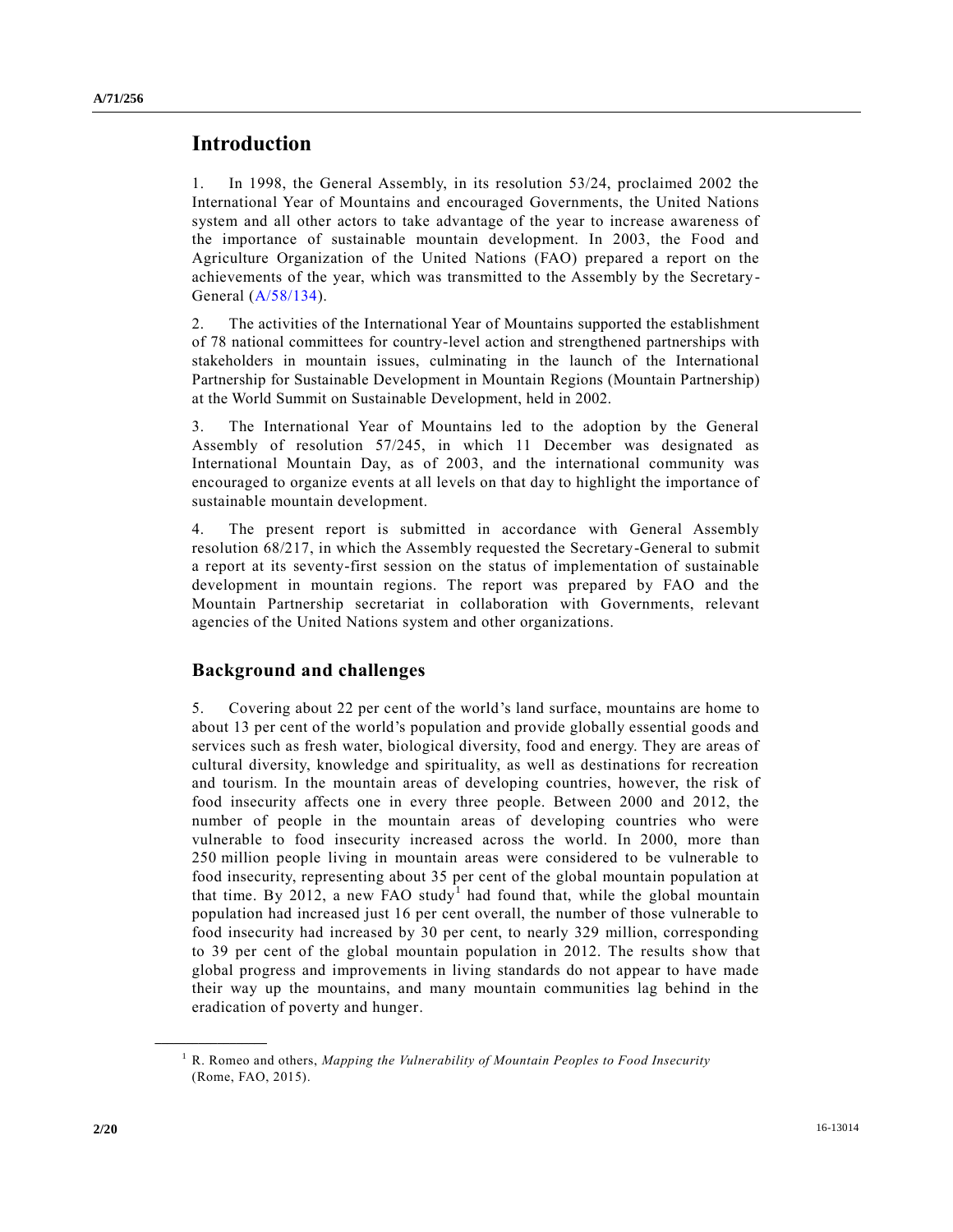6. Climate change, climate variability and climate-induced disasters, combined with political, economic and social marginalization, increase the vulnerability of mountain peoples to food shortages and extreme poverty. Limited access to education, health, training, credit and market facilities further hinders de velopment and leads to out-migration.

7. Mountain communities, with their knowledge, experience and capacity to adapt to fragile environments, can provide sustainable natural resources management solutions. Mountain peoples, who are largely family farmers, have, over centuries, developed a system of resilient practices to cope with scarce natural resources and difficult living conditions, basing their livelihoods on highly diversified activities. Mountain agriculture uses low levels of fossil fuels, mineral fertilizers and pesticides and has less of an impact on the environment compared with lowland farming.

#### **Mountains and the 2030 Agenda for Sustainable Development**

8. The 2030 Agenda for Sustainable Development includes the following three targets that directly address sustainable mountain development:

Target 6.6: By 2020, protect and restore water-related ecosystems, including mountains, forests, wetlands, rivers, aquifers and lakes;

(b) Target 15.1: By 2020, ensure conservation, restoration and sustainable use of terrestrial and inland freshwater ecosystems and their services, in particular forests, wetlands, mountains and drylands, in line with obligations under international agreements;

(c) Target 15.4: By 2030, ensure the conservation of mountain ecosystems, including their biodiversity, in order to enhance their capacity to provide benefits that are essential for sustainable development.

9. The Mountain Partnership secretariat is the entity within FAO responsible for measuring efforts to reach target 15.4 and has developed the Mountain Green Cover Index as an official indicator, based on the recognition that there is a direct correlation between green coverage of mountain areas and their state of health and capacity to fulfil their ecosystem roles. Monitoring changes in mountain vegetation over time provides an adequate measure of the status of the conservation of mountain ecosystems. Monitoring the Index over time can provide information on the forest, agricultural and vegetal cover, the reduction of which could be linked to overgrazing, land clearing, urbanization, forest exploitation, timber extraction and fuelwood collection. Its increase could be linked to land restoration, reforestation, afforestation or agricultural practices. The indicator is based on Collect Earth, a free, open-source tool that is customizable for specific data collection needs and methodologies. It builds upon high-resolution, multi-temporal images from Google Earth and Bing Maps and Landsat 7 and 8 datasets from Google Earth Engine. Data and images are stored and globally available and for any year starting from 2000, making possible the monitoring of change over time. Data on mountain areas have been taken from the 2015 FAO/Mountain Partnership secretariat global map of mountains.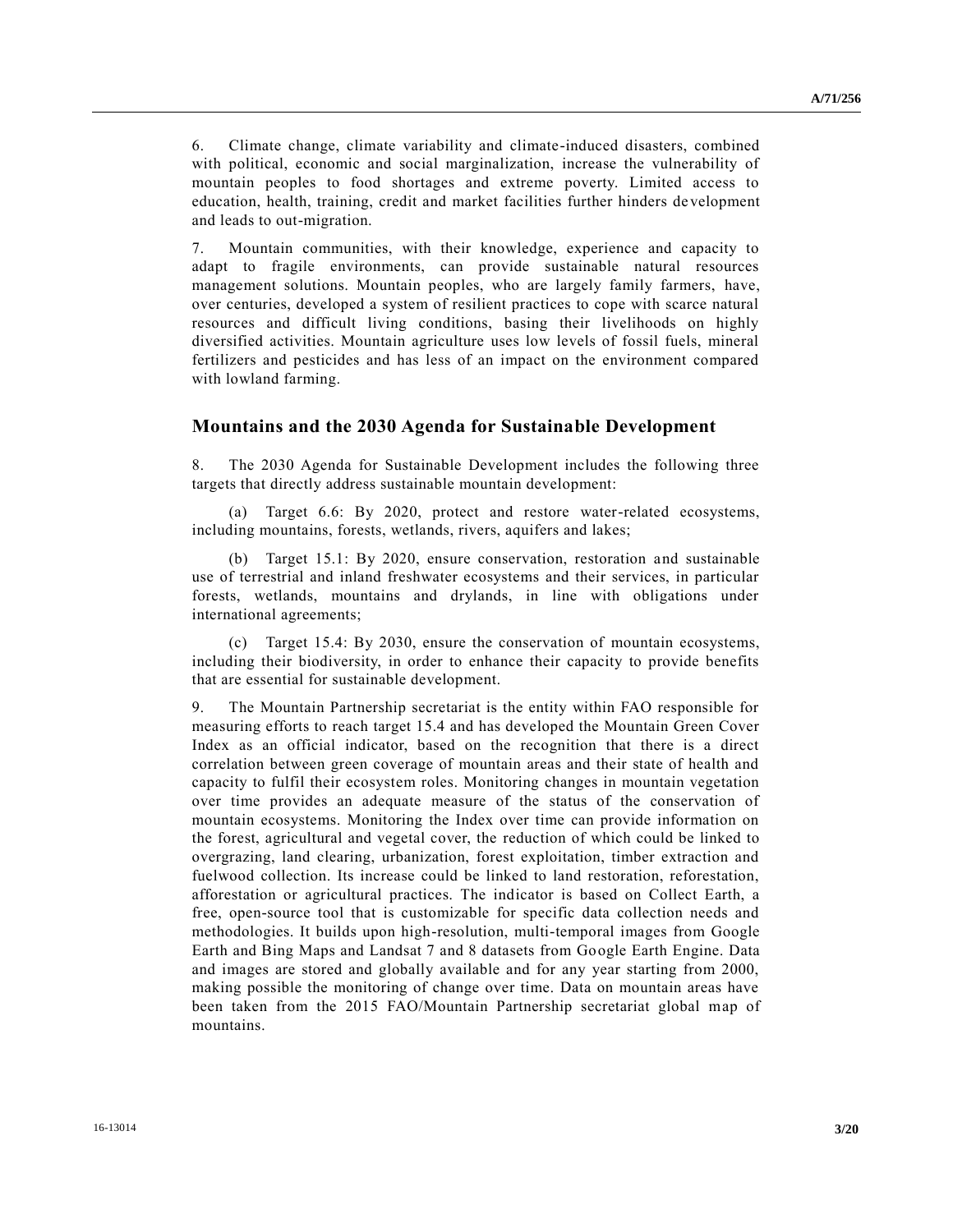## **Climate change in mountains (Sustainable Development Goal 13)**

10. In mountain ecosystems, increasing temperatures are worsening the conditions of many mountain communities, which are already food-insecure and poor. The Global Ecosystem-based Adaptation in Mountain Ecosystem Programme was jointly implemented from 2011 to 2016 as a flagship programme of the United Nations Environment Programme (UNEP), the United Nations Development Programme (UNDP) and the International Union for Conservation of Nature, funded by the Government of Germany through the International Climate Initiative, and in partnership with the Governments of Nepal, Peru and Uganda. The Programme focuses on an approach that assists communities in adapting to the adverse impact of climate change through the sustainable management, conservation and restoration of natural and agroecosystems as part of an overall adaptation strategy. This takes into account anticipated trends in the impact of climate change in order to reduce vulnerability and improve the resilience of ecosystems and people to the impact. Lessons learned include the need for a step-wise approach in carrying out initial participatory assessments to make the case for ecosystem-based adaptation to communities; the need for vulnerability and impact assessments to make the case for the use of ecosystem-based adaptation measures to reduce vulnerabilities; the need to promote early action through incentive schemes before the full benefits of ecosystem-based adaptation can be seen; and the need to adopt a landscape approach.

11. Austria supports UNEP in fostering regional and interregional cooperation on climate change adaptation in mountain regions in the Andes, the South Caucasus, East Africa, Central Asia and the western Balkans through the UNEP-led project entitled "Climate change action in developing countries with fragile mountainous ecosystems from a sub-regional perspective". As part of the project, UNEP produced the *Mountain Adaptation Outlook* series that includes a collection of adaptation best practices, including with respect to research and monitoring efforts essential to developing effective local responses and pilot projects ripe for upscaling. As a concrete follow-up, several mountain countries, such as Azerbaijan and Georgia, have already committed themselves to strengthening action on adaptation to climate change in mountain ecosystems, using technical assistance and financial instruments such as the Green Climate Fund and the Adaptation Fund.

12. Some risks shared by most or all mountain regions include the movement of vector-borne diseases into higher elevations as a result of global warming, reduced water availability owing to the melting of glaciers and the degradation of highland ecosystems such as wetlands and grasslands; biodiversity loss; and crop failures owing to increases in extreme weather events. Across regions, the development of adaptation measures is still in the early stages. Recommendations include measures such as expanding the monitoring of hydrology, early-warning systems for natural disasters, promoting drought-resistant crops, increasing the participation of women and ethnic minorities and strengthening coordination between stakeholders in freshwater resources, including international coordination in the management of shared basins.

13. Participants in the ministerial meeting of the Interstate Commission on Sustainable Development, held in Dushanbe from 24 to 28 November 2014, recognized the need for enhanced action towards climate change adaptation in mountain regions. As a result, the Commission, its Regional Mountain Centre for Central Asia and UNEP agreed to jointly implement the project on climate change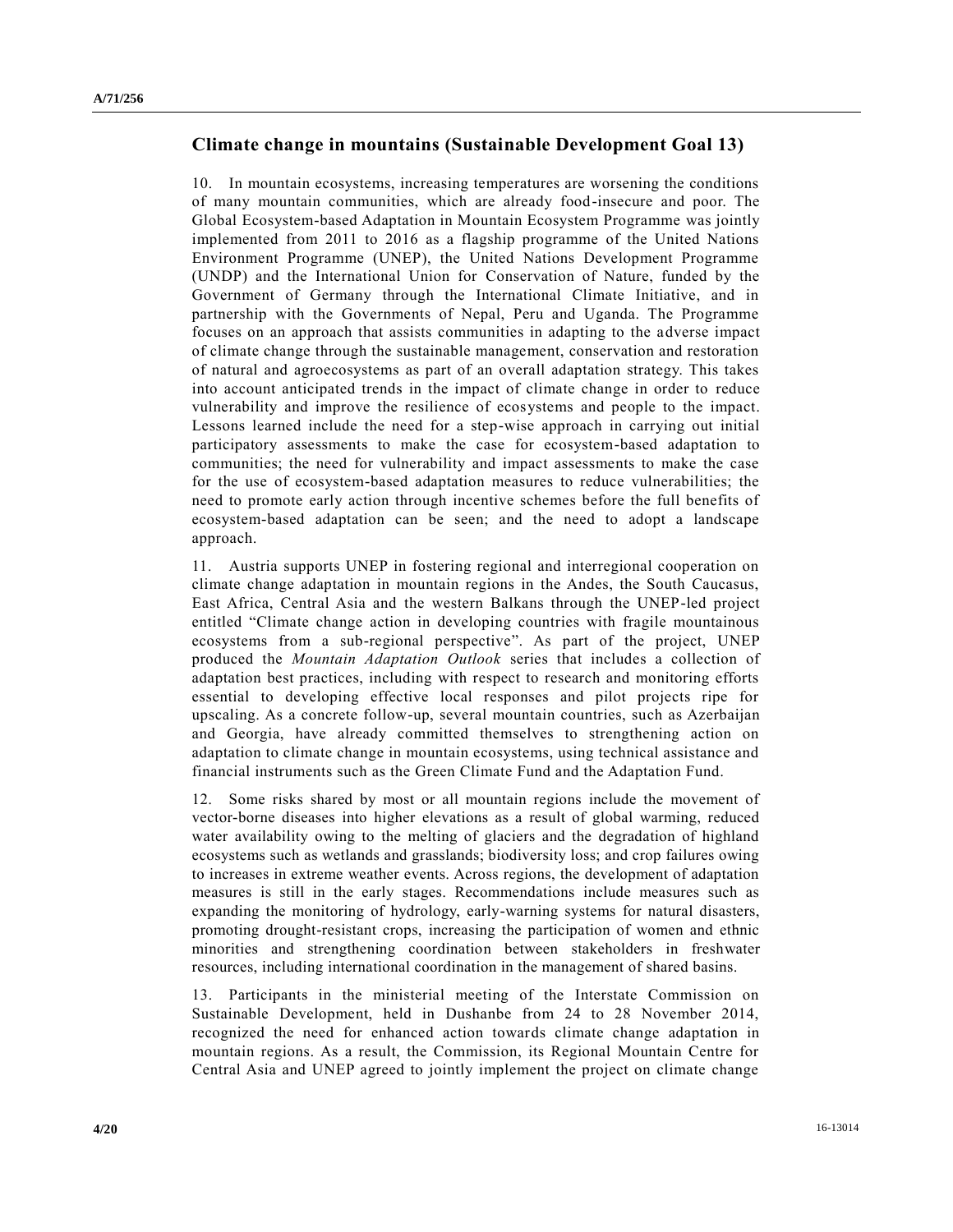action in developing countries with fragile mountainous ecosystems from a subregional perspective and produced a document in the *Mountain Adaptation Outlook* series entitled "Outlook on climate change adaptation in mountain regions of Central Asia".

14. The International Hydrological Programme of the United Nations Educ ational, Scientific and Cultural Organization (UNESCO) launched a project on the theme "Addressing water security: climate impacts and adaptation responses in Africa, the Americas, Asia and Europe" to contribute to the assessment of vulnerability and to map existing adaptation strategies in vulnerable regions such as mountains. The International Hydrological Programme has also coordinated glacier mass balance studies and training and capacity-building programmes in mountain regions. The UNESCO Man and the Biosphere Programme is engaged in sustainable mountain development and, in collaboration with the International Hydrological Programme, has developed exhibits, policy briefs and other publications on the impact of climate change in mountain regions.

15. At the intergovernmental level, ministers at the fourth session of the Conference of the Parties to the Framework Convention on the Protection and Sustainable Development of the Carpathians (Carpathian Convention), held in 2014, adopted the Strategic Agenda on Adaptation to Climate Change in the Carpathian Region. The Carpathian Convention and its working group on adaptation to climate change were invited to join the European Climate Adaptation Platform, led by the European Environmental Agency. The Platform is a European Commission initiative to support Europe in adapting to climate change by sharing information on the topic.

16. The Central Asia hub of the Mountain Partnership works with regional stakeholders to integrate a mountain agenda into the development processes of countries in the region. In conjunction with the Centre for Climate Change and Disaster Reduction, based in Tajikistan, the Central Asia hub supports public engagement in policymaking through policy dialogues and local level consultations a t the national and subnational levels in Tajikistan. Institutional capacity-building for the Climate Change Dialogue Platform of Kyrgyzstan is provided through an inclusive climate governance process to ensure informed and evidence-based decision-making.

17. The past three sessions of the Conference of the Parties to the United Nations Framework Convention on Climate Change saw mountain areas receive particular attention. At a meeting on building climate change resilience in mountains, held in Warsaw on 16 November 2013 at the Global Landscapes Forum, on the sidelines of the nineteenth session of the Conference of the Parties, local community empowerment was highlighted as being essential to building climate change resilience in mountains and mainstreaming climate change adaptation. In December 2014, during the twentieth session, representatives from mountainous least developed countries in Africa and Asia raised a common voice for mountain areas and the need for an equitable share of global climate funds to be allocated to address the impact of climate change and support adaptation in mountain areas. Side events outlined progress made in climate change adaptation, mitigation and monitoring in mountain environments worldwide and called for member States to join forces and share solutions and resources globally. During the twenty-first session, held in Paris in 2015, the Mountain Partnership convened a side event on the theme "Building climate change resilience in mountains", illustrating different approaches that had been adopted to build resilience.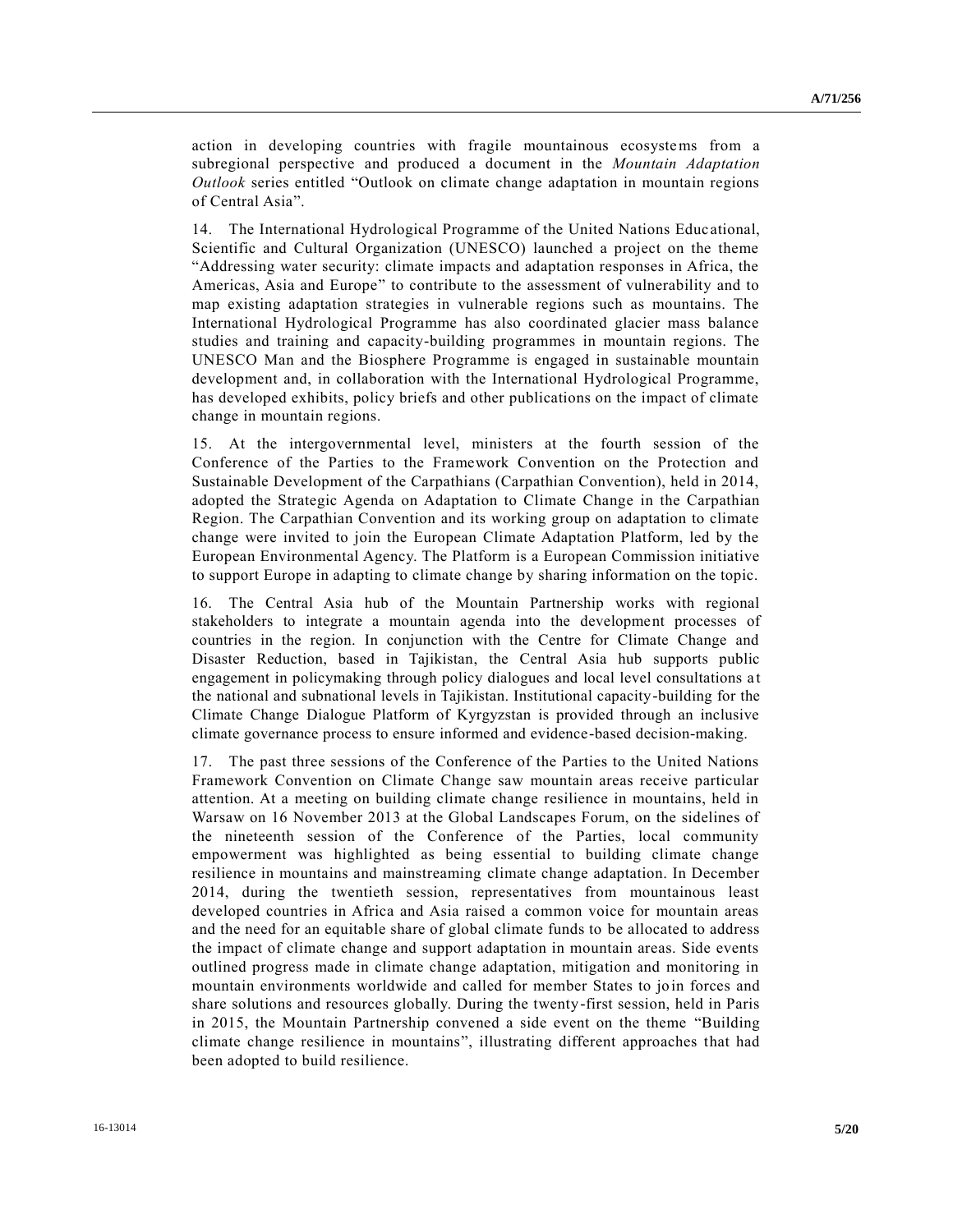## **Watershed management and sustainable forest management in mountains**

18. An integrated landscape approach, which addresses natural resources management, water and food scarcity as well as climate change resilience, can lead to the sustainable development of upland areas and the improvement of community livelihoods. The water and mountains team of the FAO forestry department provides technical expertise on the topics of forest-water interaction, watershed management and sustainable mountain development, promoting and facilitating projects, processes and policies in mountain regions, including those in Ecuador, Guatemala, Kyrgyzstan and West Africa. A project entitled "Poverty alleviation and combating desertification through collaborative watershed management", implemented between 2010 and 2015 in Ecuador, Mauritania, Morocco and Peru, provided an opportunity to promote a harmonized approach to watershed management, build capacity, support institutional development and provide evidence-based policy advice. Lessons learned from recently completed watershed management projects underline the relevance of working across sectors, across scales and with multiple actors in an integrated landscape approach to generate not only environmental benefits but also social and economic co-benefits to improve mountain livelihoods and food security. Results also indicate a need to develop an indicator framework to measure and quantify those multiple benefits, as well as tools to support the analysis of intervention options and priority setting in the planning phase.

19. Assessments of the protective functions of forests with respect to soil and water have been undertaken through field tests conducted at pilot forest sites, including mountainous sites, in Mexico, Nepal and Viet Nam, with the aim to develop a cost-effective and accurate methodology to facilitate data collection, analysis and reporting, especially in developing countries, including by way of a survey made available online through open-source applications. Improving information on mountain forest functions will help managers formulate evidence based plans and practices for disaster resilience and water security.

20. An FAO project funded by the Government of Italy on climate change and mountain forests addresses the nexus between poverty and the unsustainable use of natural resources that is faced by vulnerable mountain communities in both continental and island nations. The project is specifically linked to Sustainable Development Goals 1, 2, 13 and 15. One of the outputs of the project is the development of biodiversity monitoring tools for reducing emissions from deforestation and forest degradation in Papua New Guinea. To date, the project has developed a protocol for the assessment of the nation's forest biodiversity, which has been integrated into the design of the country's first national forest inventory as part of activities to reduce such emissions. Papua New Guinea is the first country among those involved in the process to reduce emissions from deforestation and forest degradation to carry out a systematic integration of forest biodiversity indicators with carbon stock indicators on a national scale. A combined carbon biodiversity inventory aims to enable an objective assessment of the trade-offs between protecting biodiversity and reducing emissions, a precondition for guaranteeing sustainable forest management and improving local forest community livelihoods.

21. A project in Argentina on native forests and protected areas has reformed the legal and regulatory policy framework around Andean native forests and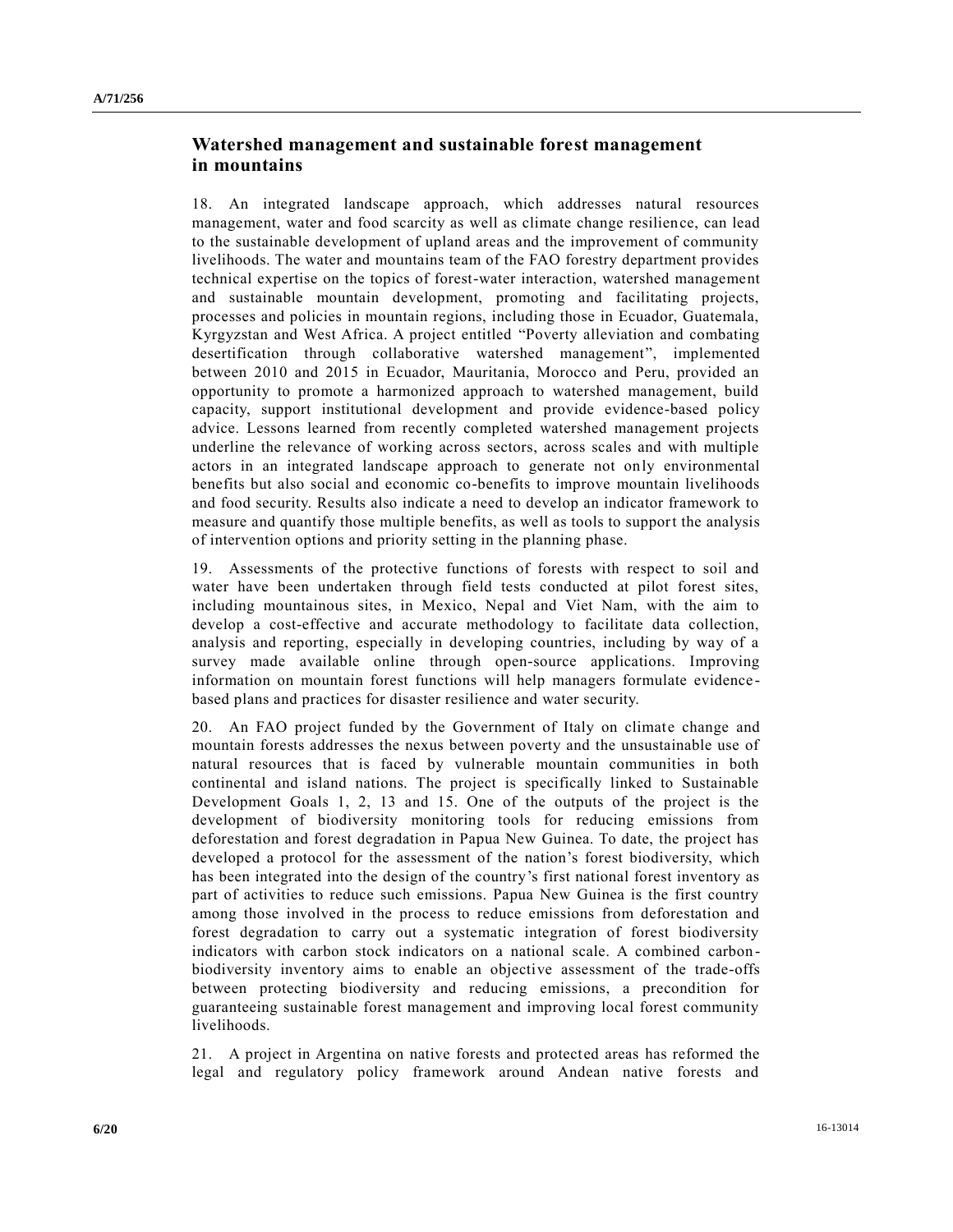strengthened the management and conservation of native forests. The Department of Planning and Environmental Policy of the Ministry of Health and Environment is leading the implementation of a project on the incentives for the conservation of ecosystem services of global significance, testing compensation mechanisms for the services provided by ecosystems in Argentina. A project on sustainable land management in the north-western area of Argentina is focused on the arid, semi-arid and subhumid areas of the country, with the objective of improving the quality of life in rural communities and preserving ecosystems.

22. At the Dushanbe Forum of Mountain Countries on the theme "Water and Mountains", held in 2015, Tajikistan called upon local and national governments, communities and development organizations to endorse Goal 6 on water and sanitation for all, to recognize the key role of mountains in achieving the Goal, and to adopt and apply integrated watershed management practices as a viable, enduring solution for coping with and adapting to changes in mountains, by recognizing the close interdependence between water and mountains.

### **Biodiversity conservation and mountain ecosystems**

23. Mountains are storehouses of global biodiversity. They support around one quarter of terrestrial biological diversity and are rich in endemic species. Global warming, land use change, poaching and mining all exact a heavy toll on mountain biodiversity. The sustainable management of mountain biodiversity has increasingly been recognized as a global priority. The programme of work on mountain biodiversity, adopted in 2004 by the Conference of the Parties to the Convention on Biological Diversity, aims to reduce the loss of mountain biological diversity as a contribution to poverty reduction and to benefit both upland and lowland dwellers, including indigenous and local communities dependent on mountains.

24. The adoption of the 2030 Agenda and the Paris Agreement provided added impetus to the effective implementation of the programme of work on mountain biodiversity for achieving the Aichi Biodiversity Targets of the Strategic Plan for Biodiversity 2011-2020 and the Sustainable Development Goals in mountain ecosystems. As such, implementing the programme of work on mountain biodiversity will have a great impact with regard to multiple Sustainable Development Goals, including Goal 1 to end poverty, Goal 2 to end hunger, Goal 3 to ensure healthy lives and promote well-being, Goal 6 to ensure water availability, Goal 10 to reduce inequality and Goal 15 to protect, restore and promote sustainable use of terrestrial ecosystems. In addition, the Mountain Partnership is in a position to make contributions towards Goal 17 to strengthen the means of implementation and revitalize the Global Partnership for Sustainable Development.

25. In 2014, the fourth edition of the *Global Biodiversity Outlook<sup>2</sup>* provided a midterm assessment of progress towards the Aichi Biodiversity Targets. It contained a call for reducing the direct pressures on biodiversity and promoting its sustainable use and reported that limited information was available regarding trends for some ecosystems that were especially vulnerable to climate change, including mountain ecosystems such as cloud forest and *páramos* (high altitude tundra in tropical

<sup>&</sup>lt;sup>2</sup> Secretariat of the Convention on Biological Diversity, Global Biodiversity Outlook 4 (Montreal, 2014). Available from www.cbd.int/gbo4/.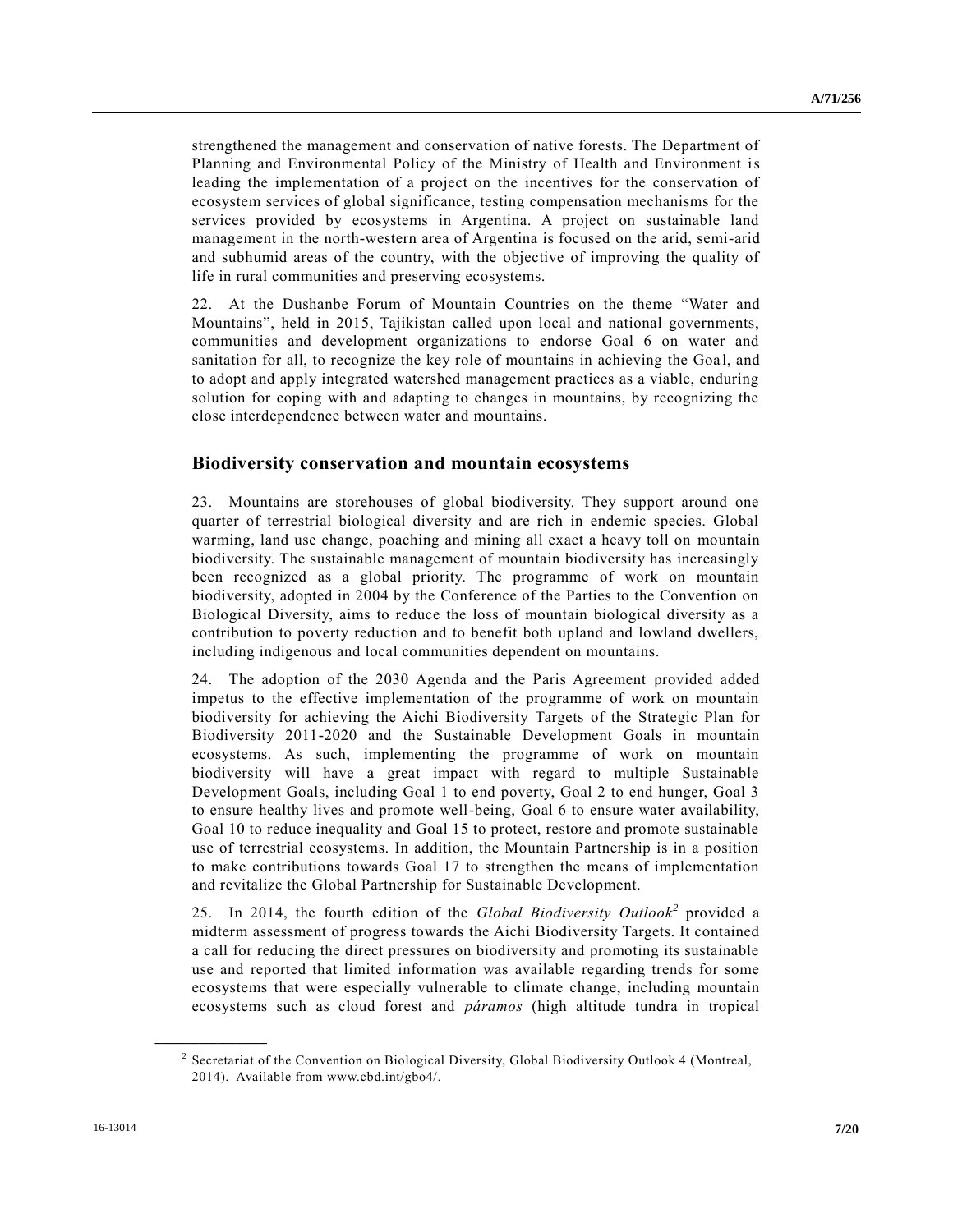Central and South America). A key action that, if more widely applied, could accelerate progress towards the goal of enhancing the benefits to all from biodiversity and ecosystem services would be to reduce the pressures on and, where necessary, enhance the protection and restoration of those ecosystems providing essential services, such as wetlands, coral reefs, rivers, forests and mountain areas.

26. The Global Mountain Biodiversity Assessment is a platform for international and cross-disciplinary collaboration in the assessment, conservation and sustainable use of mountain biodiversity. In cooperation with the Global Biodiversity Information Facility, the Global Mountain Biodiversity Assessment developed a mountain biodiversity portal providing geo-referenced primary biodiversity data on mountain ecosystems. With various features that allow for the browsing of species inventories by location, the localization of specific species and protected areas, the visualization of species ranges and the exploration of habitat suitability and reserve gaps, the mountain diversity portal and the Map of Life application on which it is based, represent powerful tools for all user categories, ranging from laymen to practitioners, stakeholders (such as the tourism industry) and policymakers.

27. In 2015, the European Union and the Government of Colombia announced the launching of a programme entitled "Páramo: biodiversity and water resources in the northern Andes". Fundación Ecohabitats, in partnership with the University of Innsbruck and with the support of the Austrian Academy of Sciences, developed a white paper on the biosphere reserves of Colombia as part of a strategy to promote national awareness for the conservation of those areas, to define and apply conservation and sustainable management strategies, including integrated ecosystem management, to develop financial instruments to support maintenance of e cosystem services, in particular hydrological regulation, and to strengthen the capacities of indigenous peoples and farmers to develop sustainable activities in the *páramos*.

28. Projects are also being undertaken by Fundación Agreste in Argentina to map the variety, quantity and locations of species, their current status and evolution, and to collectively develop strategies to conserve and sustainably manage endangered spices.

# **Land degradation and desertification**

29. Dryland mountains, with a predominance of unstable soils on steep slopes and extreme weather conditions, are especially vulnerable to desertification processes, soil degradation, water erosion, loss of chemical and physical quality, deforestation and vegetation degradation and loss. Sustainable land management is, therefore, crucial to securing the natural resources base as well as the livelihoods of people in mountainous areas in order to achieve a land degradation-neutral world in the context of sustainable development.

30. World Overview of Conservation Approaches and Technologies, a global network active in over 50 countries, was officially recognized by the secretariat of the United Nations Convention to Combat Desertification as the primary recommended database for sustainable land management best practices, which include more than 300 technologies from more than 50 countries.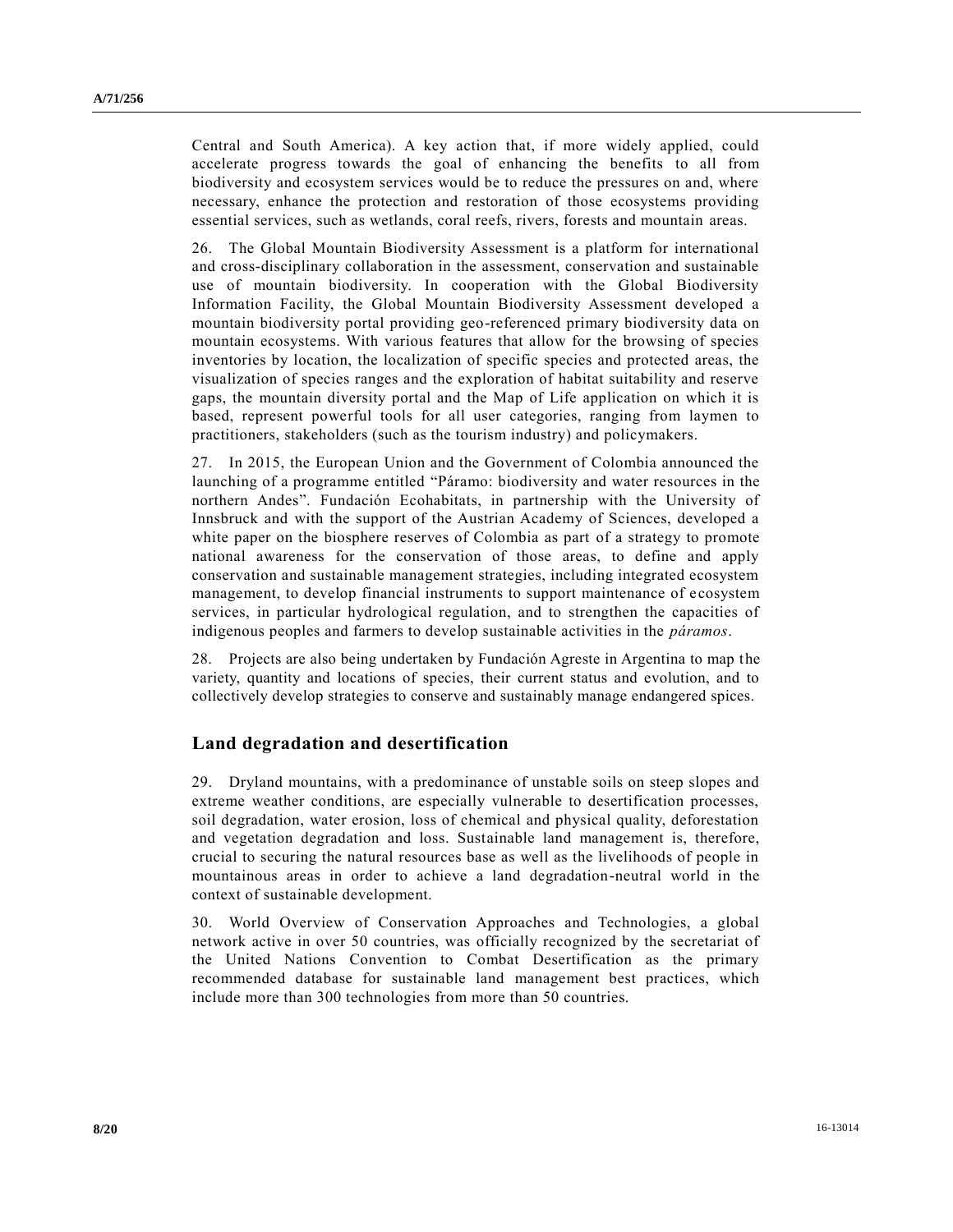## **Disaster risk management in mountains**

31. Mountainous areas are frequently affected by natural hazards such as landslides, mudslides, debris flows and floods. These hazardous events are often induced by intense precipitation and are therefore exacerbated by climate change and changes in the hydrological cycle. As stated in the Sendai Framework for Disaster Risk Reduction 2015-2030, it is essential to promote the mainstreaming of disaster risk assessment, mapping and management in rural development planning, including in mountain areas. To reduce vulnerability, disaster risk-reduction measures such as early-warning systems, responsible building, identification of safe locations and preservation of ecosystem protective functions must be put in place.

32. In its immediate response to the disastrous earthquakes that hit Nepal in 2015, FAO joined the global relief effort by assisting a total of 1.5 million people and distributed essential crop seeds, including rice, maize, wheat and vegetable seeds, as well as grain storage bags, to affected communities. The International Centre for Integrated Mountain Development, in collaboration with the Government of Nepal's National Planning Commission, launched a strategic framework for resilient livelihoods in earthquake-affected areas of Nepal, which explored a range of strategic choices and options for developing resilient livelihoods in the aftermath of the earthquakes.

33. The Government of Pakistan has implemented a project to reduce the risks and vulnerabilities from glacier lake outburst floods by enabling vulnerable communities in northern Pakistan to better understand and respond to the risks of such floods and thereby adapt to growing climate change pressures.

34. In 2013, the first International Forum on Glaciers concluded with the Huaraz Declaration, which was signed by 22 institutions, the aim of which was to promote, implement and launch mechanisms for the monitoring and early warning of natural hazards caused by rapidly retreating glaciers.

35. During the third United Nations World Conference on Disaster Risk Reduction, held in Sendai, Japan, in March 2015, the long-standing cooperation between FAO and the International Consortium on Landslides was renewed with the signature of the Sendai Partnerships 2015-2025 for Global Promotion of Understanding and Reducing Landslide Disaster Risk.

## **Indigenous peoples**

36. The involvement of indigenous and traditional mountain communities is a prerequisite for sustainable mountain development. They are custodians of natural resources and holders of traditional techniques and practices. The International Network of Mountain Indigenous Peoples met at a workshop in Bhutan from 26 May to 1 June 2014 to discuss responses to the impact of climatic change on their food and farming systems and issued the Bhutan Declaration on Climate Change and Mountain Indigenous Peoples.

37. In an effort to support the livelihoods of indigenous peoples in remote areas of the Chittagong Hill Tracts in Bangladesh, actions are under way to support critically food insecure rural men and women and increase their resilience to chronic and seasonal shocks, stressing the use of an integrated approach that includes the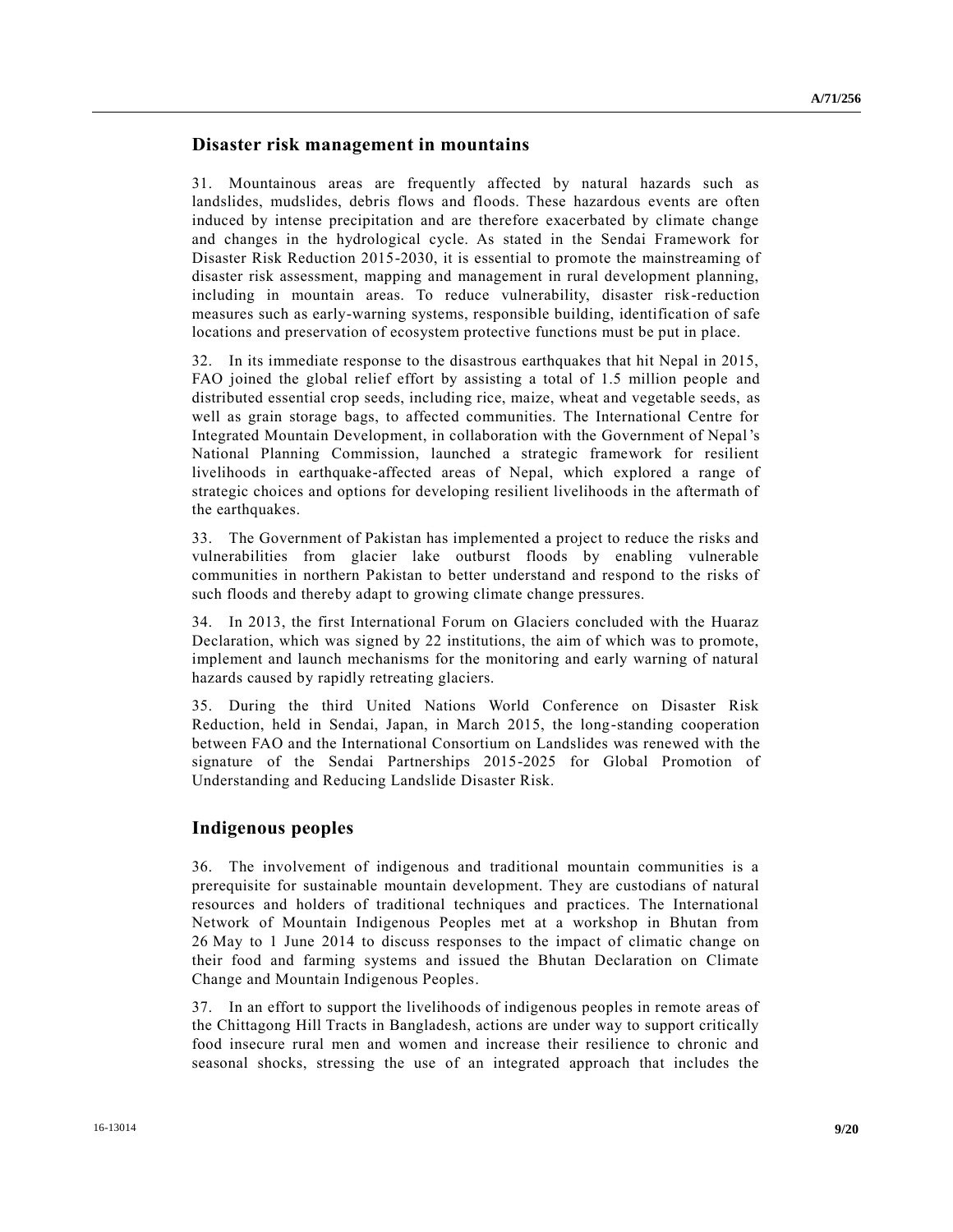distribution of agricultural inputs, cash transfers and extensive training programmes on vegetable and fruit production, poultry management, nutrition, food safety and food preparation.

## **Gender (Goals 4 and 5)**

38. Women are often the primary managers of mountain resources, guardians of biodiversity and the main actors engaged in agriculture, animal husbandry and other small-scale economic activities. Mountain women and girls are often left to manage farms and households when men migrate to lowland areas or abroad in search of higher incomes. However, women and girls are often excluded from further education, access to credit, rights to land and social protection policies.

39. The Utah International Mountain Forum hosted the fourth International Women of the Mountains Conference at Utah Valley University in October 2015 to address the critical issues faced by women and children living in mountainous regions across the globe and provide a forum to discuss gender equality. The outcome document contained the following observations: <sup>3</sup>

(a) Goal 5 could be achieved through strong support for improving women 's rights and welfare, including women's full and effective participation and equal opportunities for leadership at all levels of decision-making in political, economic and public life;

(b) Successful implementation of target 6.6 could be achieved by supporting the vital role that women play in the protection of the environment and water sources, particularly as custodians of traditional knowledge that builds resilience and allows for adaptation to climate change;

(c) With respect to target 15.1, women play a critical role in joint planning as promoters of innovation, development and cooperation for common benefit.

40. In Kyrgyzstan, the Agency of Development Initiatives, a network of women's self-help groups, is assisting more than 5,000 households in rural mountain areas in improving agricultural production, eradicating poverty, strengthening food security and adapting to climate change.

41. At the Dushanbe Forum of Mountain Countries, held in 2015, participants proposed granting women equal access to water, land and other resource entitlements in mountainous areas and creating a more favourable investment climate to support rural women engaged in the development of small and medium enterprises in mountain regions.

## **Migration and urbanization in mountains**

42. Out-migration from mountains may lead to the abandonment of mountain land management and to the modification of livelihoods. Further attention should be given to the nexus between climate change, food security, water and out-migration.

<sup>&</sup>lt;sup>3</sup> "The final document of the fourth International Women of the Mountains Conference". Available from www.womenofthemountains.org/images/2015/16-03-31-WOMC-Finalized.pdf.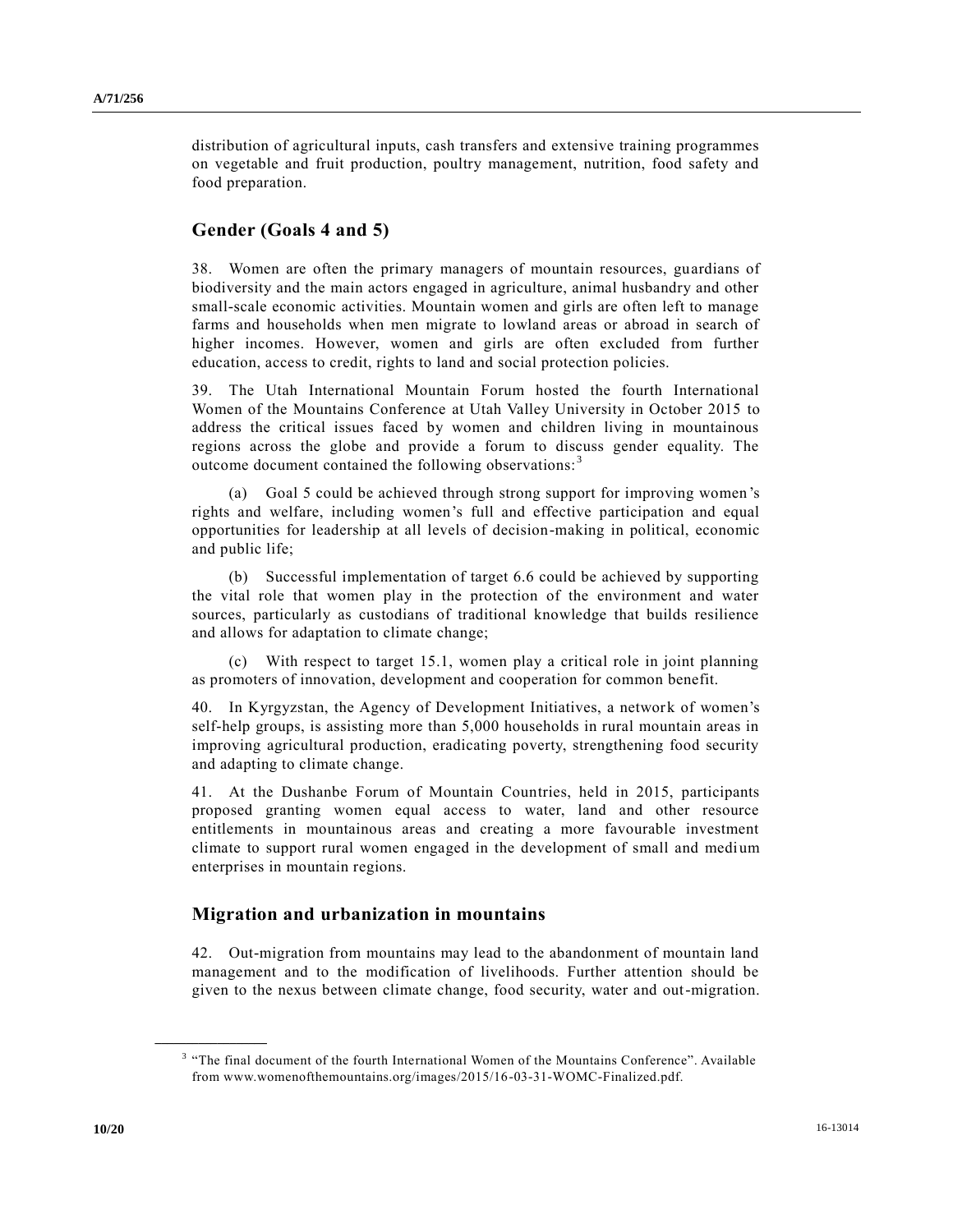The fifth report on the state of the  $Alps<sup>4</sup>$  tackled the topic of demographic change in the Alps. Through a statistical analysis of data, it was determined that the population of the Alps is neither homogenously increasing or decreasing, but rather is increasing in the most accessible alpine areas and decreasing, albeit not homogeneously, in more remote areas.

## **Mountain economies and livelihoods (Goals 2, 8 and 12)**

43. Economic development in mountains follows a different path from that in lowlands. The greater complexity of the mountain landscape requires a more integrated approach to overcome challenges such as inaccessibility, fragility and marginality and to build upon strengths such as cultural richness, biological diversity, high-quality niche production and traditional knowledge. Commercial and sustainable harnessing of high-value mountain products and services presents a significant opportunity for mountain communities, especially smallholders and women, to improve their livelihoods, generating additional employment and income.

44. An international symposium on the mountain economy, held in Guiyang, China, in May 2014, focused on the interrelated social, environmental and economic components that form the framework for sustainable mountain development. Participants agreed that good governance, strong rural institutions and inclusive policies are essential to strengthening economies in remote mountain areas and highlighted the importance of building upon traditional knowledge, empowering local government authorities and involving local communities in decision-making processes in order to achieve sustainable economic growth.

45. The Philippine Forest Honey Network, a network of mountain-based honey enterprises, has established harvesting protocols and quality standards for honey processing. The Network has published a guidebook on sustainable management of honey for honey consolidators. In 2014, the provincial government of Negros Occidental Province enacted a provincial ordinance on building a green economy and sponsored the Negros Island Organic Farmers Festival, which brought together provincial mountain producers and private businesses under the "Organic na Negros!" producers and retailers association.

46. The Mountain Partnership secretariat and Slow Food are joining forces to promote the use of mountain products to empower mountain smallholders and producers, especially women, worldwide by developing a voluntary certification scheme to brand high-value mountain products as a strategy to boost local economies in mountain regions. Value chain analyses are being conducted in Bolivia (Plurinational State of) and Kyrgyzstan with the aim of identifying bottlenecks and providing solutions. A model will be developed for upscaling in other countries. Similar initiatives are also under way in Panama, Romania and Spain.

<sup>4</sup> Permanent Secretariat of the Alpine Convention, ed., *Demographic Changes in the Alps: report of the state of the Alps*, 2015. Available from www.alpconv.org/en/publications/alpine/ Documents/RSA5en.pdf.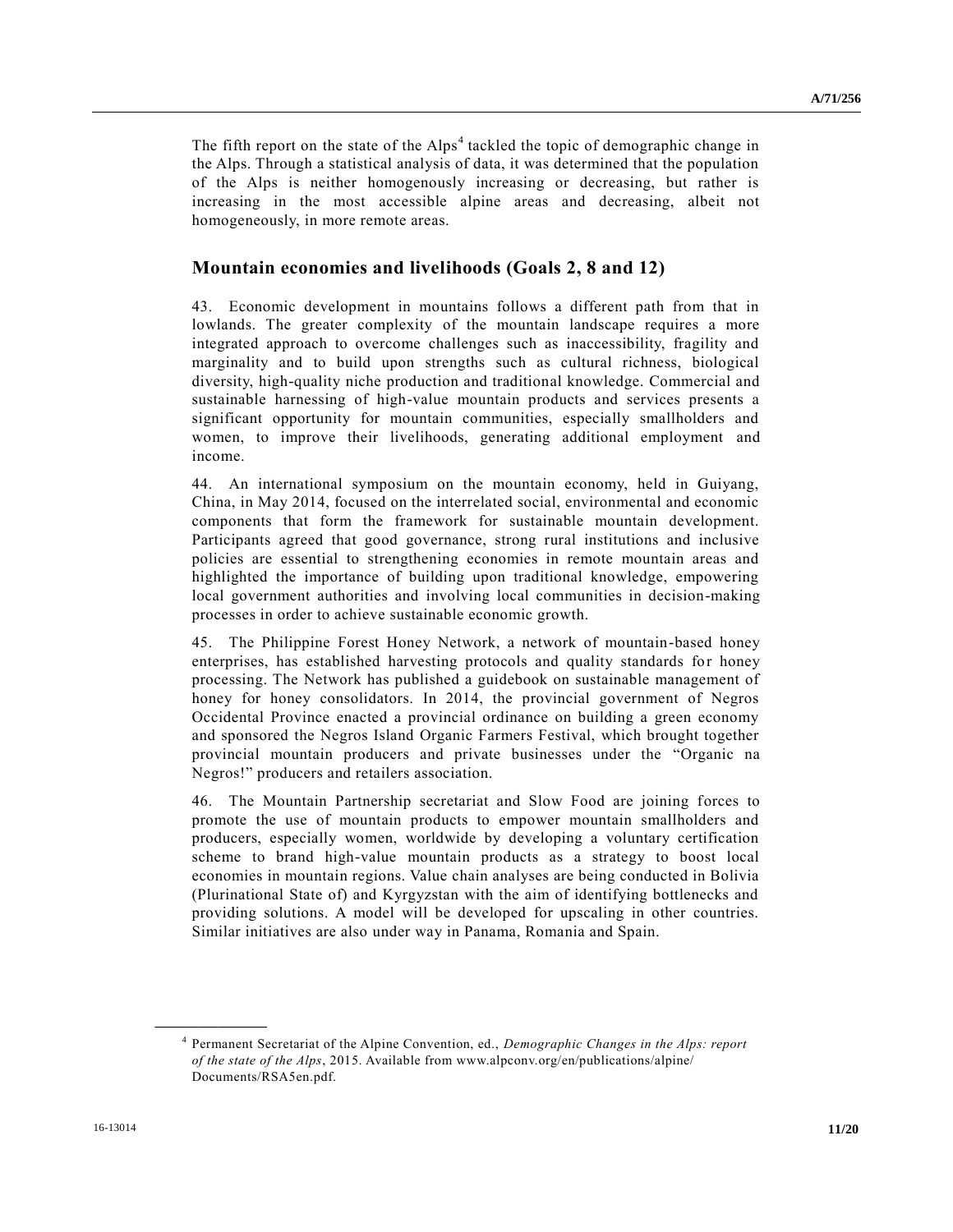## **Tourism (Goal 8)**

47. For services such as tourism, mountain communities represent uniquely preserved ecosystems and traditional ways of life. If sustainably managed and if benefits reach the local communities, tourism-related services such as skiing, climbing, cultural heritage and nature trails can provide an opportunity for development in mountain regions.

48. UNEP is a partner in a project entitled "Innovation in Rural Tourism", funded by the Lifelong Learning Programme of the European Commission. The project aims at developing a set of tools for the development of sustainable tourism in rural areas, specifically in mountainous regions, through a community consultation process and training programmes.

49. At a meeting of the Emblematic Mediterranean Mountain Network, held in Razlog, Bulgaria, in May 2015, the participants, including partners from Bulgaria, France, Greece, Italy and Spain, approved a charter to protect and sustainably develop European emblematic mountains and are planning to expand to other mountain regions.

50. In 2014, the Avalon Historico-Geographical Society implemented a Global Environment Facility (GEF)/UNDP small grants programme project entitled "Ecotourism in central Kazakhstan: conservation of protected area natural resources and creation of economic opportunities in the rural areas".

51. A mountain museum alliance, led by the Museo Nazionale della Montagna (Duca degli Abruzzi) in Turin, Italy, was formed in December 2015 under the auspices of the Mountain Partnership to link the cultural activities of the world 's mountain area museums as well as share data and collections.

## **Renewable energy (Goal 7)**

52. Mountains play a key role in providing renewable energy, especially through hydropower, solar power, wind power and biogas, for downstream cities and remote mountain communities. Hydropower currently provides around one fifth of all electricity worldwide, and some countries rely almost exclusively on mountain regions for hydropower generation. In Bolivia (Plurinational State of), Chile, Colombia and Peru, at least 95 per cent of hydropower is generated in mountain regions. In the past three years, Mountain Partnership member Global Himalayan Expedition has been promoting "impact tourism" and setting up solar microgrids for off-grid remote Himalayan communities. To date, the group has been able to provide 10 villages with access to electricity. The group plans to take forward its mission to provide electricity to 40 villages next year and directly impact more than 20,000 lives.

53. The current German presidency of the Alpine Convention (2015-2016) supports the establishment of a virtual alpine observatory and the collection of best practices in the field of renewable energies.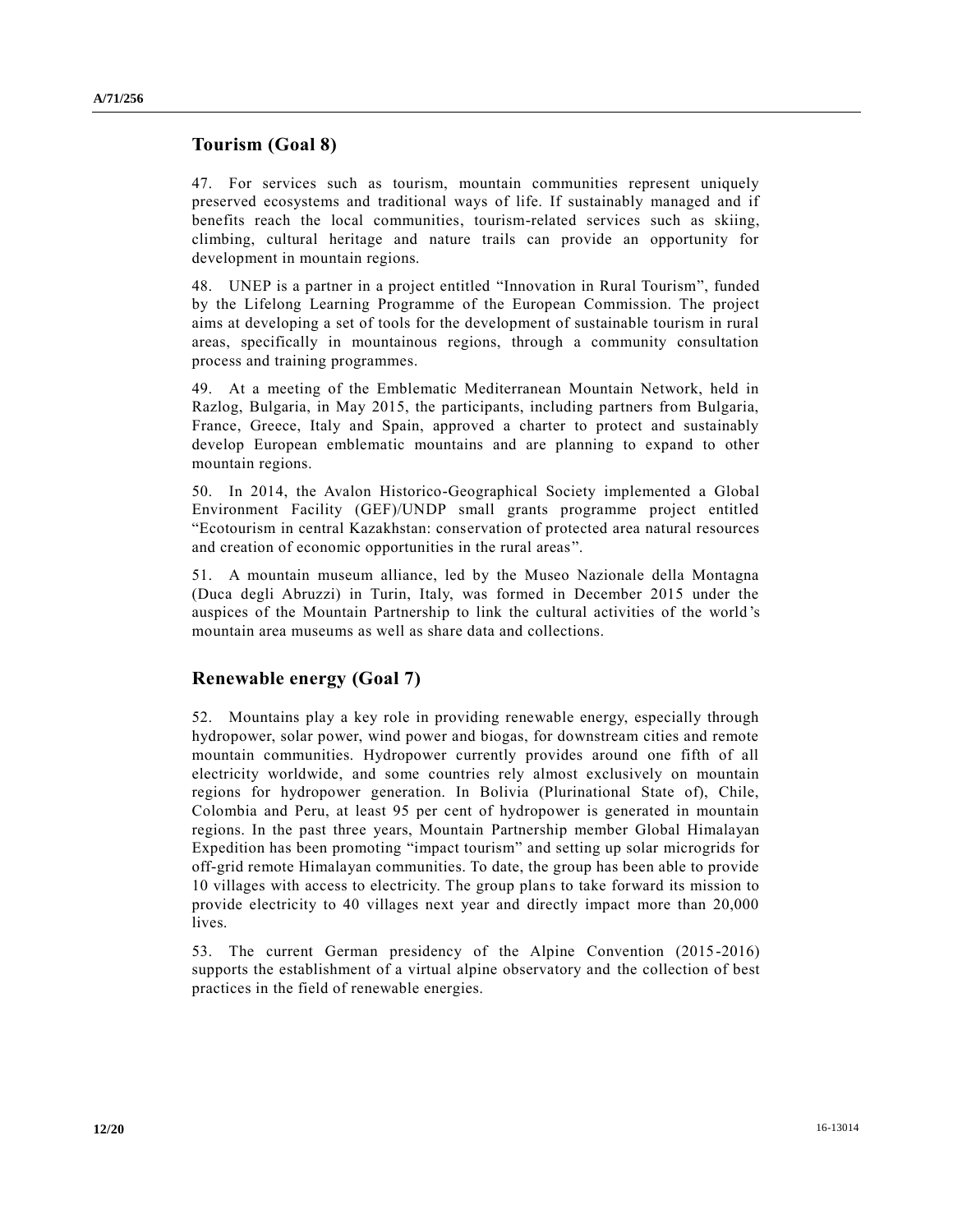## **Policy and law**

54. Thanks to years of support from the Mountain Partnership secretariat, national mountain committees in a number of countries are developing strategic plans, creating fair polices and laws and implementing sustainable development projects.

55. In 2014, a Mountain Partnership secretariat/FAO project led to the establishment by Argentina, Bolivia (Plurinational State of), Chile, Colombia, Ecuador and Peru of a regional mechanism to address mountain issues in the Andes. The project also aims to improve the participatory management of natural resources in the Andes by strengthening national institutions, increasing political attention and sharing knowledge about mountain ecosystems.

56. A national mountain committee was created by Chile in September 2014. Seven ministers and seven service chiefs signed a decree forming a working group, which aims to advise diverse government institutions on strategies for Chile 's sustainable mountain development.

57. The Government of Peru, during a meeting convened in San Isidro in May 2015, approved the formation of a technical group to work on mountains as part of the country's national committee on biological diversity.

58. Mountain Partnership members in Africa are carrying out advocacy on mountain-related issues in the region. Sustainable mountain development was mainstreamed in the first African mountains regional forum, on the theme "Towards a shared mountain agenda for Africa", which was held in Arusha, United Republic of Tanzania, in 2014. The forum outcome document included recommendations that the African Union, the African Ministerial Conference on the Environment and the regional economic communities develop and implement a sustainable mountain development agenda and strategy for Africa; that an Africa regional mountains forum be established to share knowledge, information and policy dialogue; and that African Governments develop and implement mountain specific policies, laws a nd programmes. The forum also welcomed the initiation of an African sustainable mountain development fund by the Albertine Rift Conservation Society, in collaboration with the Swiss Agency for Development and Cooperation. The next World Mountain Forum will be held in Uganda in 2016.

59. UNEP launched the Africa Mountains Atlas<sup>5</sup> during the fifteenth session of the African Ministerial Conference on the Environment, held in Cairo in 2015. The Atlas includes maps and satellite data from 53 African countries to illustrate the challenges facing Africa's mountain areas. Forest and water resources and initiatives to improve food security and livelihoods of mountain communities across Africa are highlighted therein. On the basis of the Atlas and the mandate of the Ministerial Conference, UNEP, together with the East African Community, GRID-Arendal and the Albertine Rift Conservation Society are currently preparing a report, to be released in 2016, on sustainable mountain development in East Africa in a changing climate.

60. In the Ministerial Conference outcome document, <sup>6</sup> African ministers of the environment agreed to use the Africa Mountains Atlas to take national and regional

<sup>5</sup> UNEP, *Africa Mountains Atlas*, 2014. (Nairobi, UNEP, 2014).

<sup>&</sup>lt;sup>6</sup> "Cairo Declaration on Managing Africa's Natural Capital for Sustainable Development and Poverty Eradication". Available from www.un.org/en/africa/osaa/pdf/au/ cap\_naturalcapital 2015.pdf.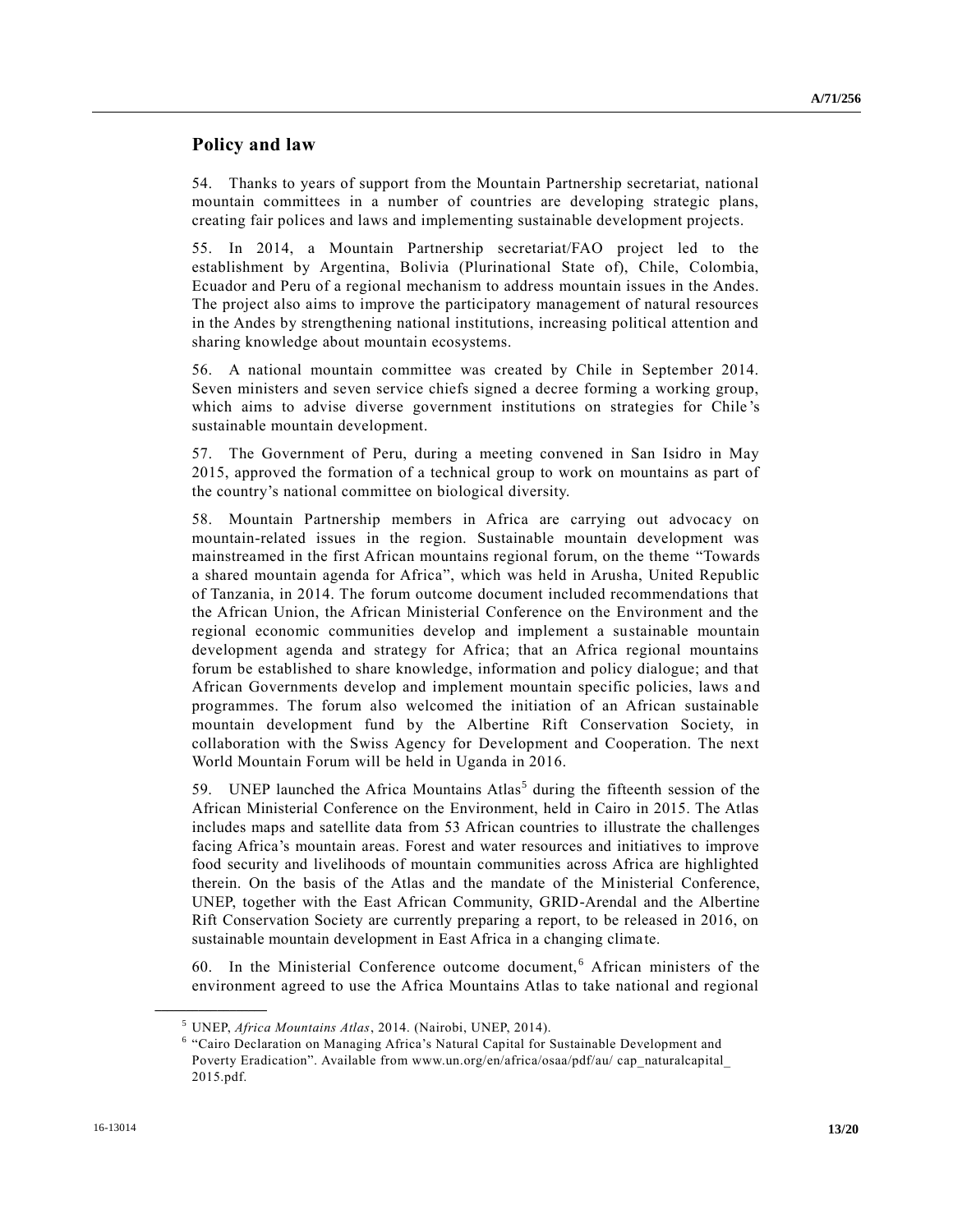action to strengthen sustainable mountain development by developing institutions, policies, laws and programmes, as well as by strengthening existing transboundary and regional frameworks on sustainable management of African mountain ecosystems.

61. The Ministry of Environment, Ecology, Sea and Forests of Madagascar produced a national framework document in 2015 that aligned the sustainable development of mountain areas with the environmental guidelines in its general national policy. The framework document suggested opportunities for the integration of sustainable mountain development into the implementation of the environmental guidelines and proposed the establishment of a national committee.

62. In Zimbabwe, mountain ecosystems play a critical role in providing water, food and biodiversity, regulating and limiting the impact of variations in weather and temperature and serving as centres for tourism and cultural preservation. Because of the role such ecosystems play in regulating the environment, the Government of Zimbabwe has developed a targeted programme for mountain ecosystem protection. The protection of mountain ecosystems is integrated into national legislation through a specific statutory natural resources instrument.

63. WikiAlps, an encyclopaedia-like platform, provides ready-to-use information about selected territorial development projects of the European Union to support policymaking. The online platform enables easy access to information generated by the Alpine Space Project, a transnational programme of the European Union that aims to promote sustainable development of the Alpine region.

64. In 2013, the European Council invited the European Commission, in cooperation with member States, to elaborate a European Union strategy for the Alpine region that focused on three action-oriented policy areas: (a) economic growth and innovation, to provide equal access to jobs by building on the competitiveness of the region; (b) transport and connectivity, for sustainable internal and external accessibility; and (c) environment and energy, for a more inclusive environmental framework and for renewable and reliable energy solutions for the future.

## **Education, extension, capacity-building and research (Goal 8)**

65. Since 2008, the annual International Programme on Research and Training on Sustainable Management of Mountain Areas has been organized by the Mountain Partnership secretariat, the University of Turin (Italy), FAO and the town of Ormea, Italy, to offer a summer course on sustainable mountain development targeting national government officials, technicians and experts working in developing mountain regions. In 2014, the theme of the course was linked to the International Year of Family Farming. In 2015, the course focused on food security in mountain regions. The theme for 2016 will be on the role of protected areas in the management of mountain resources and diversity.

66. A course on sustainable mountain development, offered in Costa Rica in 2015 and 2016, was developed by the Centro Agronómico Tropical de Investigación y Enseñanza, the Fundación para el Desarrollo de la Cordillera Volcánica Central and the ProalSUR development agency.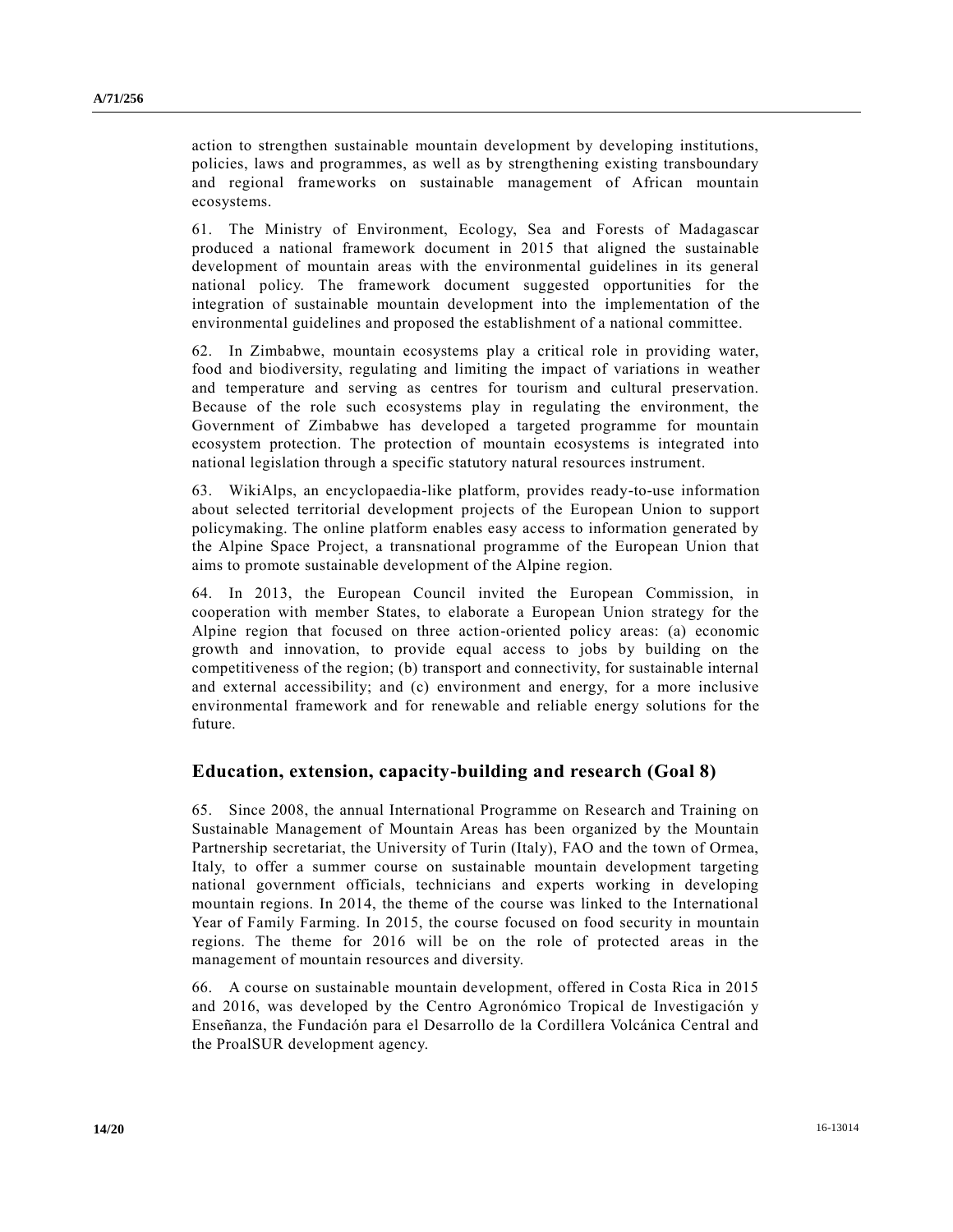67. A distance learning course on sustainable development of the mountain regions of Kyrgyzstan for teenage students from remote mountain villages was designed jointly by the non-governmental organizations Ekois and Yrystan, with support from the Central Asia hub of the Mountain Partnership, for regional mountain stakeholders from Tajikistan and the Altai Republic of the Russian Federation.

68. The Mountain Futures Conference, held in Kunming, China, in March 2016, was organized by the World Agroforestry Centre, with support from the Swiss Agency for Development and Cooperation and the International Centre for Integrated Mountain Development and other partners, to combine tradition and scientific research in order to upscale sustainable practices for the future of the world's mountainous regions. The Mountain Futures Initiative, launched at the Conference, will institute a multi-stakeholder platform for the pursuit of mountain research and the development of sustainable mechanisms for the identification and development of best practices.

69. The Mountain Research Initiative, funded by the Swiss National Science Foundation, the Swiss State Secretary for Education and Research and the Swiss Agency for Development and Cooperation, advances global change research in mountain regions worldwide through focused projects, regional networks and events. In 2014, to address a potential increase in climate warming at higher elevations and to design targeted observational campaigns, the Initiative held a global fair and workshop on long-term observatories for mountain social-ecological systems in Reno, United States of America, to address the state of mountain observation. The Initiative is building a global database and map of mountain observatories and is working with the Institute of Mountain Research of the Austrian Academy of Sciences on the creation of a Swiss-Austrian alliance for the promotion of research on sustainable development in European mountain regions.

70. The highest climate monitoring station in the Baltoro area of Pakistan was installed near the K2 base camp in July 2014 as part of an international monitoring project, promoted by the Ev-K2-CNR Committee, on high-altitude environmental research stations.

71. During the 20th session of the Conference of the Parties to the United Nations Framework Convention on Climate Change, held in Lima in December 2014, the President of Peru, Ollanta Humala, together with the Peruvian Minister of Environment and the Secretary-General of the United Nations, announced the establishment of the National Institute of Research on Glaciers and Mountain Ecosystems.

72. The "Forum Carpaticum 2014: Local Responses to Global Challenges" held in Lviv, Ukraine, from 16 to 19 September 2014, was organized by Science for the Carpathians and UNEP and provided a discussion platform for over 100 scientists as well as practitioners and representatives of government entities and NGOs in the areas of policy, economy, environment and management interested in the Carpathian Mountains. The fourth such forum will be held in Bucharest in September 2016.

73. UNEP, in collaboration with the University of Geneva, has established a scientific network in the Caucasus Mountains region consisting of universities and academies of science in the wider Caucasus area, including Iran (Islamic Republic of) and Turkey. UNEP is also a partner in a project on assessing the impact of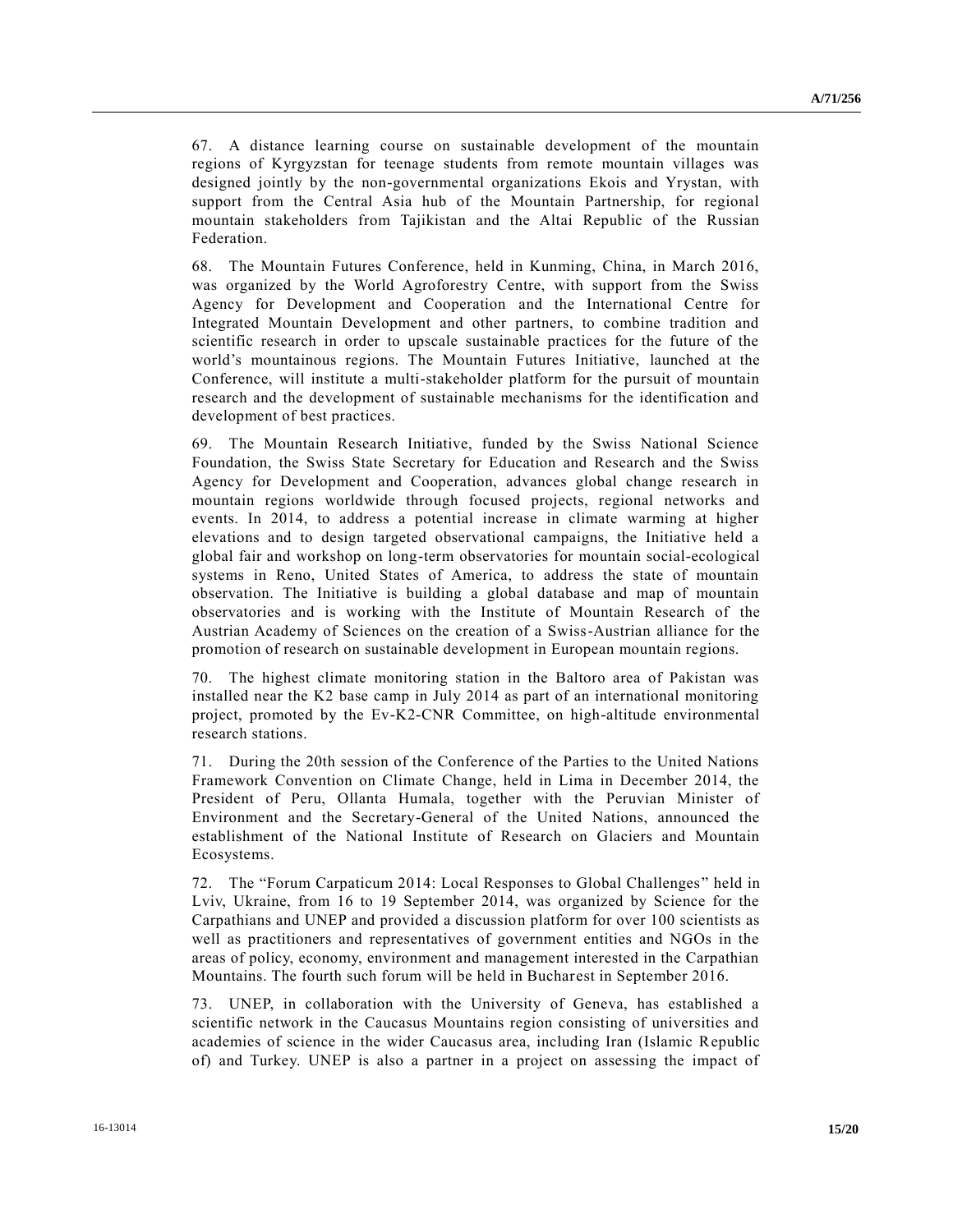climate change and its effects on soil and water resources in polar and mountainous regions, coordinated by the International Atomic Energy Agency. Finally, UNEP is partnering with major research organizations in a Horizon2020 research project on ecosystem management known as "Ecopotential". In November 2016 the "Caucasus Mountain Forum" will be held in Tbilisi.

74. The Eastern Highlands Initiative was launched in Zimbabwe in 2013 with the aim of focusing research on the eastern highlands of Zimbabwe and adjacent Mozambique through a variety of scientific projects centred on topics such as biodiversity gaps, the eastern highlands in Afromontane biogeography and the historical and current impact of human activities in the eastern highlands.

75. An international conference on the theme "Perth III: mountains of our future Earth" was held in October 2015, bringing together scientists from some 60 countries to present the latest scientific knowledge on global changes in mountain regions.

## **Advocacy, communications and knowledge management**

76. The world celebrates mountains each year on 11 December. As the lead coordinating United Nations agency for the preparation of the celebration of International Mountain Day, FAO works with decentralized offices, Governments and civil society entities in many countries to organize events that raise awareness of the relevance of mountains to sustainable development. International Mountain Day also brings about government action and heightens cooperation at the national and regional levels.

77. In 2013, the theme of International Mountain Day was "celebrating mountain life". In 2014, the theme was "mountain family farming", during which time an event highlighting perspectives on mountains and rural development in a post-2015 world was co-organized at United Nations Headquarters in New York to highlight the role of mountain farming in family farming. In 2015, the theme was "Promoting mountain products". A publication on mapping the vulnerability of mountain peoples to food insecurity was launched at FAO during the 2015 celebrations. The secretariat of the Alpine Convention, together with its partners across the Alps and beyond, organized events dedicated to the reading of modern Alpine literature, on the theme "Reading Mountains".

78. To increase awareness and inspire concrete policy action on sustainable mountain development, the Mountain Partnership secretariat, in partnership with various member entities, issued publications on mountain farming,  $\tau$  to tie in with the International Year of Family Farming in 2014, and on mountain soils<sup>8</sup> to mark the International Year of Soils in 2015. The secretariat also produced fact sheets for International Mountain Day in 2013, 2014 and 2015 as well as posters in all six official United Nations languages, disseminated information on the International Mountain Day activities planned by members on the trilingual International Mountain Day website and produced several videos.

<sup>7</sup> Wymann von Dach and others (eds.), *Mountain Farming is Family Farming: a Contribution from Mountain Areas to the International Year of Family Farming 2014* (FAO, Rome, 2013).

<sup>8</sup> R. Romeo and others, *Understanding Mountain Soils: a Contribution from Mountain Areas to the International Year of Soils 2015* (FAO, Rome, 2015).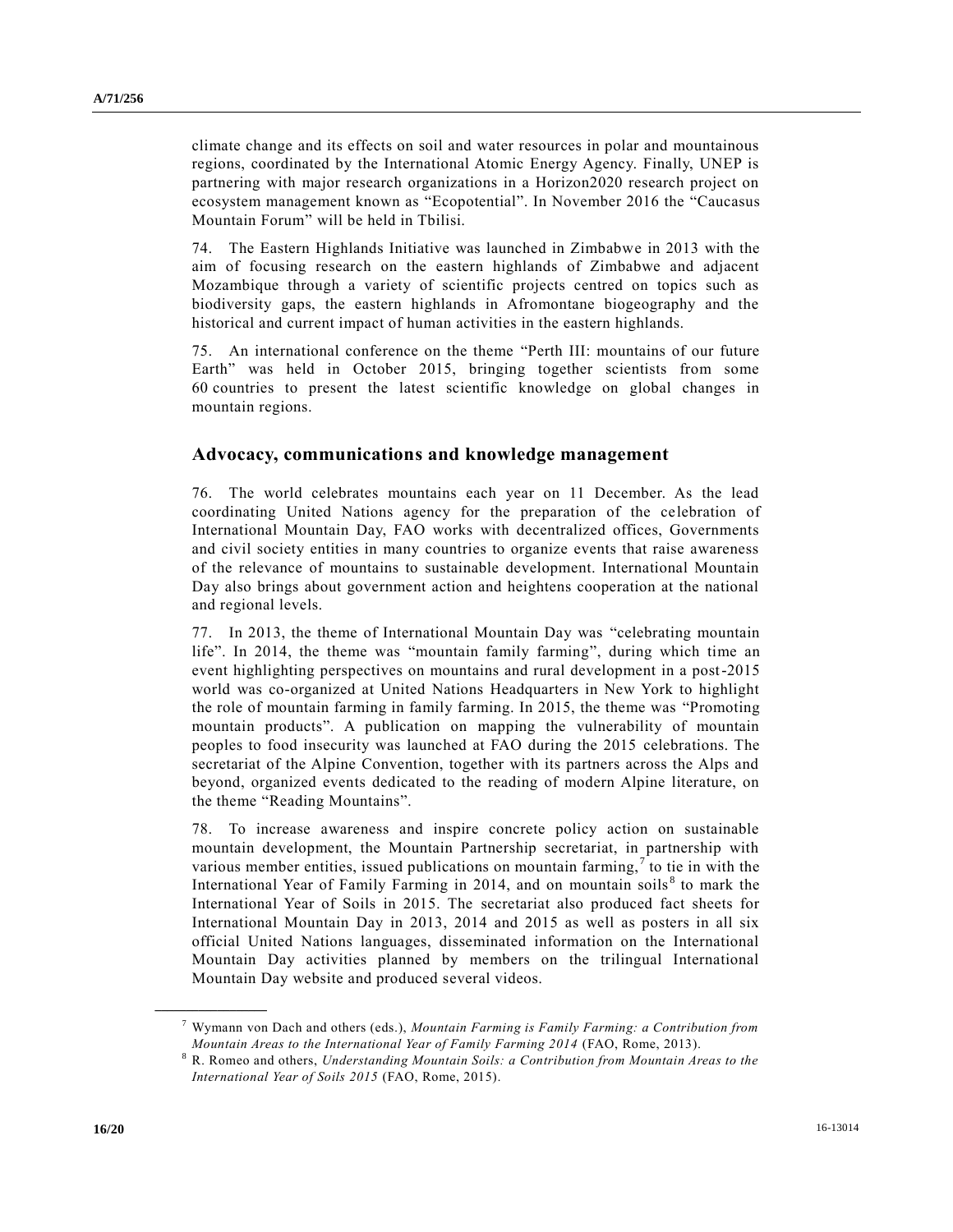79. The international peer-reviewed journal *Mountain Research and Development*  shares knowledge on sustainable mountain development issues by bringing together research findings and validated development experience.

80. The Swiss Agency for Development and Cooperation, the Centre for Development and Environment and other partners produced a number of relevant publications, including *Mountains: Our Life, Our Future* (2013), *Tourism in Mountain Regions* (2014), *Mountains and Climate Change* (2014), *Green Economy and Institutions for Sustainable Mountain Development* (2015), and *Investing in Sustainable Mountain Development* (2016). The Swiss Agency for Development and Cooperation also produced videos on mountains and climate change and sustainable mountain tourism.

81. The report entitled "Youth participation in the Alps", released by the International Commission for the Protection of the Alps, is the first to provide an Alpine-wide view of the participation of youth in parliaments, institutions and other legal structures.

82. The Aspen International Mountain Foundation, in partnership with the Telluride Institute, has established VERTEX, a website that serves as a platform to engage Mountain Partnership members and other mountain stakeholders in North and Central America and the Caribbean region by facilitating dialogue and exchanges.

83. A week-long celebration of mountains took place during the Universal Exposition, or Expo, held in Milan, Italy, in June 2015. Organized by the Italian Ministry of the Environment, as the Italian delegation to the Alpine Convention, in collaboration with UNEP, the secretariats of the Carpathian Convention and the Mountain Partnership, and the European Academy of Bolzano, the events focused on sustainable mountain development in the context of food security.

84. The second World Mountain Forum, held in Cuzco, Peru, in May 2014, gathered some 200 mountain stakeholders from across the globe to promote concrete action for sustainable mountain development and contribute to multilateral negotiations on the 2030 Agenda and the Paris Agreement.

## **Partnerships, transboundary cooperation and conventions**

85. The Mountain Partnership is a United Nations voluntary alliance that currently includes more than 270 members, including Governments, intergovernmental organizations and major groups. It brings together countries, groups and organizations to work towards the common goal of improving the lives of mountain people and protecting mountain environments around the world.

86. The International Centre for Integrated Mountain Development is implementing a medium-term action plan (2013-2017) comprising six regional programmes promoting mountain-friendly policies and practices. The key features of those regional programmes include:

(a) Adaptation to change: innovative solutions for the diversification of livelihoods and income enhancement opportunities for mountain communities that include value chain development, flood early-warning systems and community water management strategies in Bangladesh, Bhutan, India, Myanmar, Nepal and Pakistan;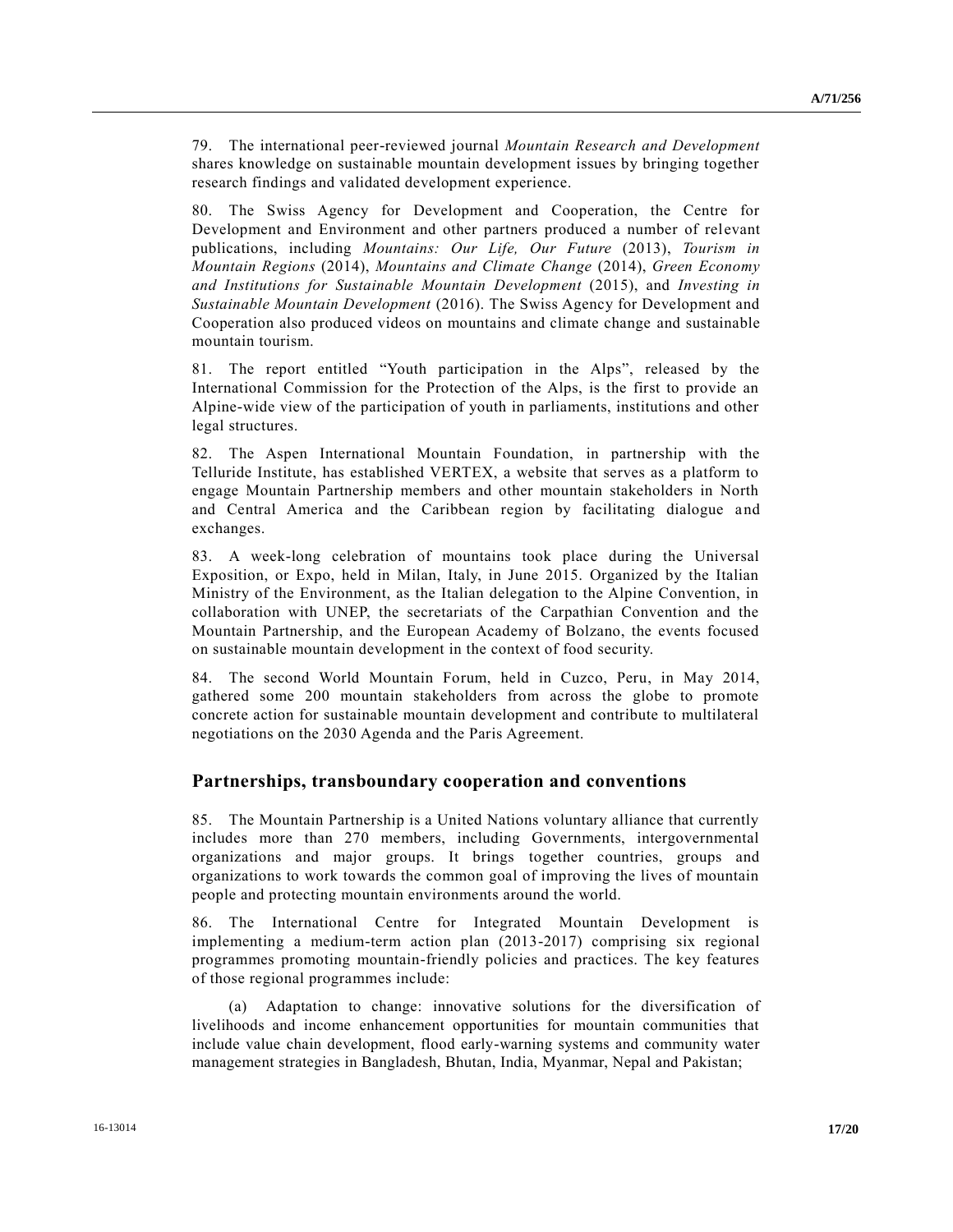(b) Transboundary landscapes: a regional cooperative framework focused on the Kailash sacred landscape, involving China, India and Nepal, for the conservation and sustainable use of natural resources, the setup of social and ecological long-term monitoring and the implementation of an initiative to reduce emissions from deforestation and forest degradation in Bhutan, India, Myanmar, Nepal and Pakistan;

(c) River basins: the management of the regional flood early-warning system in the Ganga, Indus and Brahmaputra river basins through the systematic exchange of data among Bangladesh, Bhutan, Nepal and Pakistan, a community-based flood early-warning system and understanding the nexus between water and food;

(d) Cryosphere and atmosphere: the development of the first-ever comprehensive knowledge base on snow, glaciers, permafrost and glacial lakes in Bhutan, Nepal and Pakistan, improving the understanding of cryosphere dynamics and linkages to international research networks;

(e) Mountain environment regional information system: an information platform for earthquake disaster relief and recovery operations, providing timely and credible information and supporting geohazard assessments by the Government of Nepal and other Himalayan countries;

(f) Himalayan university consortium: the promotion of a network of regional universities to generate high-quality knowledge, capacity-building for young scientists and skills for sustainable mountain development.

87. In a bid to mobilize support and commitment to regional cooperation for sustainable mountain development, the Hindu Kush Himalayan Partnership for Sustainable Mountain Development was endorsed in 2016 by ministers and high level government representatives from Afghanistan, Bangladesh, Bhutan, Myanmar, Nepal and Pakistan as well as delegates from the United Nations Environment Assembly and the International Centre for Integrated Mountain Development. The Partnership aims to promote a mountain agenda in the context of the Paris Agreement and the 2030 Agenda, particularly Goal 17 of the Agenda, aimed at revitalizing global partnerships for sustainable development.

88. In 2013, the Government of Switzerland launched a programme to promote sustainable mountain development for global change that links aspects of sustainable mountain development to global issues such as water, food security, energy, migration and extreme events. The programme targets four major mountain regions and relies on cooperation with the Centre for Development and Environment, the Albertine Rift Conservation Society, the Consortium for Sustainable Development of the Andean Ecoregion, the Foundation for Sustainable Development in Mountain Regions, the International Centre for Integrated Mountain Development, the University of Central Asia and the University of Zurich.

89. The Protocol on Sustainable Forest Management and the Protocol on Sustainable Tourism to the Framework Convention on the Protection and Sustainable Development of the Carpathians entered into force in 2013. The Protocol on Sustainable Transport was adopted by the fourth session of the Conference of the Parties in September 2014.

90. The Alpine-Carpathian Joint Statement on Adaptation to Climate Change was adopted at the thirteenth Alpine Conference, held in Turin, Italy, in November 2014,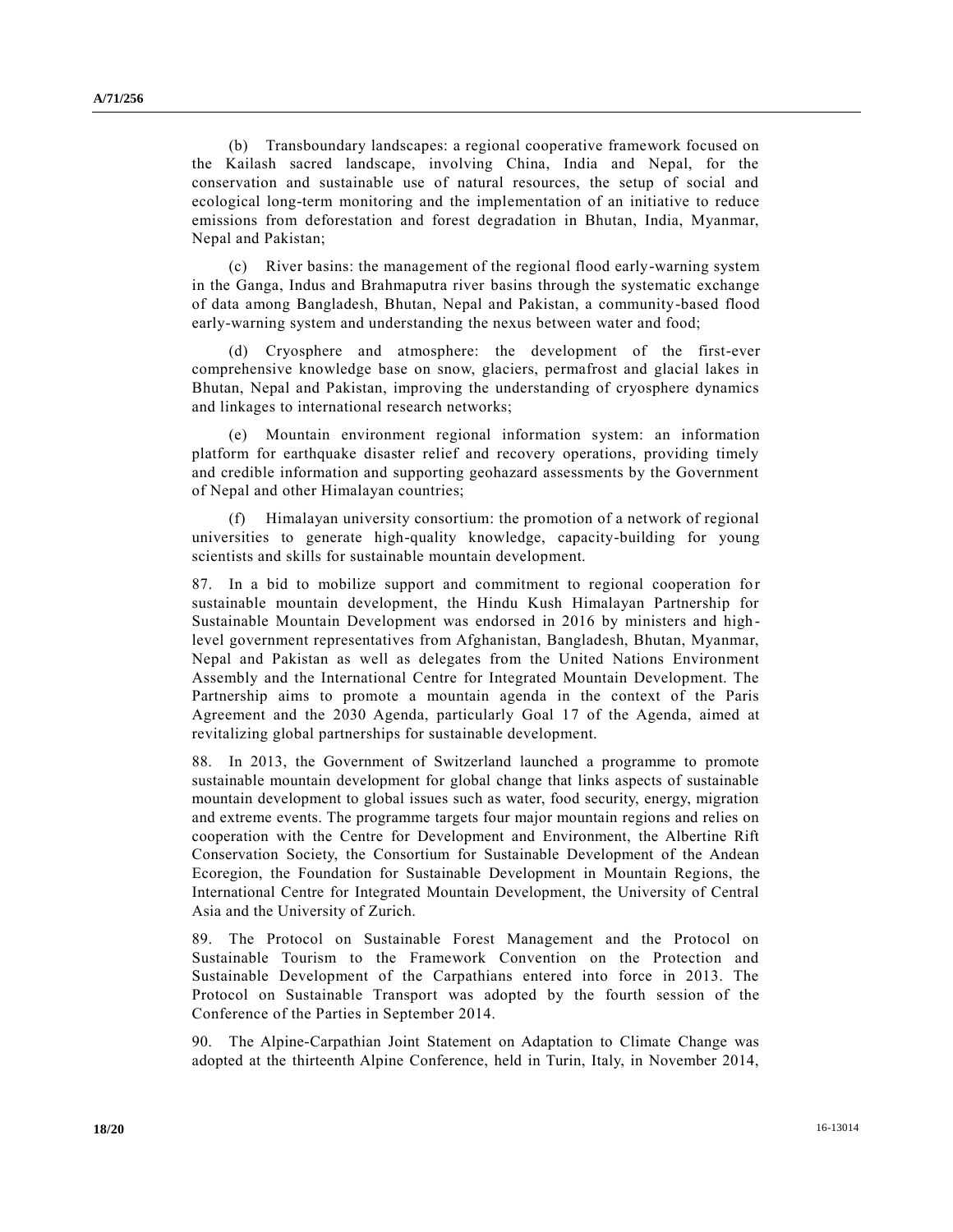and by the fourth session of the Conference of the Parties to the Carpathian Convention, held in Mikulov, Czech Republic, in September 2014, and was jointly presented within the twentieth session of the Conference of the Parties to the United Nations Framework Convention on Climate Change, held in Lima in December 2014.

91. The delegation of Italy to the Alpine Convention, UNEP, and the secretariats of the Carpathian Convention and the Mountain Partnership supported the organization of an international conference to form a network for the Mediterranean mountains and to decide upon starting points and common projects for the sustainable development of mountain areas of the Mediterranean, which took place in Ventimiglia, Italy, in November 2015.

## **Recommendations**

92. The 2030 Agenda and the Paris Agreement provide unique opportunities for addressing the complex and multiple challenges that mountain ecosystems and peoples are facing and call for sustainable development in mountains to be urgently addressed. The General Assembly may wish to consider the following recommendations:

#### **Recommendations related to international processes**

- 93. Recommendations include:
	- To renew efforts to ensure that mountain issues are prioritized within development agendas and processes, and integrated into the three Rio Conventions in particular, by building or strengthening specific mountain mechanisms and programmes of work.
	- To support the implementation and monitoring of the mountain-related Sustainable Development Goals, including Goals 6 and 15, as well as those goals which have strong linkages to mountain ecosystems and peoples, in particular Goals 1, 2, 4, 5, 8, 10, 12, 13 and 17.
	- To promote, where relevant, regional mechanisms for coordinated and integrated transboundary cooperation for sustainable mountain development; support existing mechanisms, such as the Alpine Convention, the Carpathian Convention and the Andean regional mechanism; and promote the exchange of experiences and lessons learned.

#### **Policy recommendations for sustainable mountain development**

- 94. Recommendations include:
	- To encourage Member States to include mountain-specific policies in national sustainable development strategies and further consolidate or establish national committees, bodies and mechanisms to strengthen intersectoral collaboration for sustainable development in mountain areas.
	- To ensure that marginalized groups, especially women, girls and indigenous peoples, are included in development policy and planning in mountain regions and benefit from social protection schemes and, in particular, that access and agreed rights to land and natural resources are respected and mountain multiculturalism is valued.